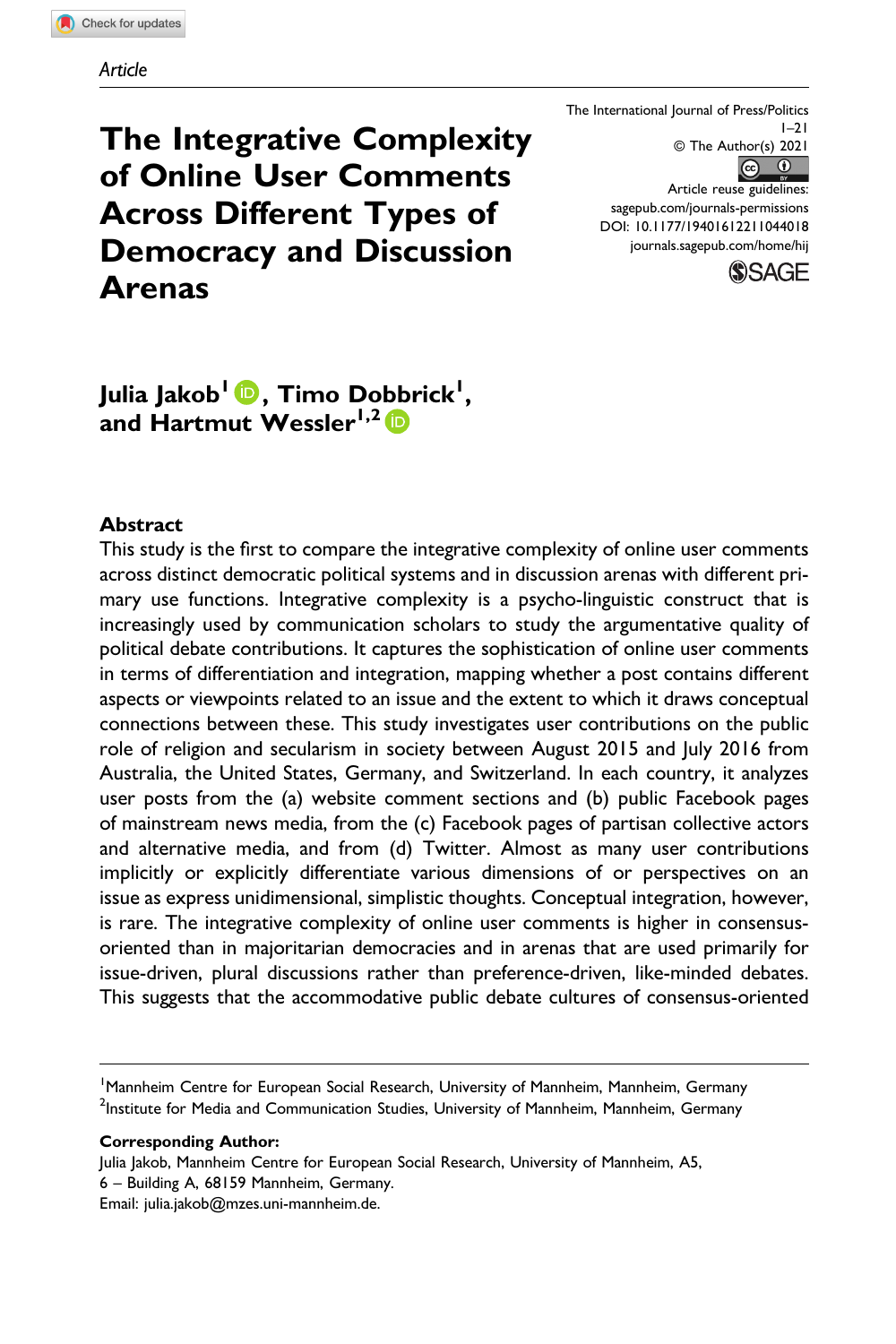political systems and interactions with individuals who hold different positions promote more argumentatively complex over simple online debate contributions.

#### Keywords

online discussion, user comment, integrative complexity, justification, cross-national analysis, political system, socio-technical affordances

#### Introduction

As digital forums have become central sites of political debate and opinion formation, concerns are growing about the quality of user comments online (Friess and Eilders 2015). With public discourse being increasingly based on gut instincts and ordinary truths, sophisticated arguments could fall victim in such comments to highly simplistic political talk (Esau et al. 2019). This would violate both deliberative and communitarian discussion norms. While deliberative theory requires statements to be justified soundly with reasons in democratic discourse, particularly across the lines of difference, communitarian notions of democracy demand such justifications specifically in public interactions with like-minded others (Freelon 2015). While online user comments are unlikely to be fully argumentative, deliberative and communitarian standards provide useful normative yardsticks to assess relative differences in the quality of those posts (Wessler 2018).

Current research aims to identify which "discourse architectures" (Freelon 2015: 772) encourage higher-quality user contributions online. However, while existing work focuses on platform-related "socio-technical affordances" (Nagy and Neff 2015: 2), country-specific influences have been neglected to date (Humprecht et al. 2020). Simultaneously, researchers have started to investigate the integrative complexity of user comments online as a proxy for the argumentative quality of those posts (Moore et al. 2020). The construct captures the sophistication of verbal and written statements in terms of differentiation and integration (Suedfeld et al. 1992). While differentiation indicates whether a user comment contains different aspects or viewpoints related to an issue, integration mirrors to what extent it draws conceptual connections between these (Moore et al. 2020). In terms of justificatory quality, integrative complexity maps the range from simple to complex argumentation in speech acts, spanning from poorly or non-justified to soundly sustained claims (Beste and Wyss 2014).

This study merges these two lines of research. It investigates the integrative complexity of online user comments across distinct *democratic political systems* and in discussion arenas with different primary use functions. The research compares user contributions in consensus-oriented democracies that share executive responsibility in coalition governments versus majoritarian democracies that concentrate power with the majority party (Lijphart 2012). It examines user comments on the public role of religion and secularism in society between August 2015 and July 2016 from Australia, the United States, Germany, and Switzerland. The topic reflects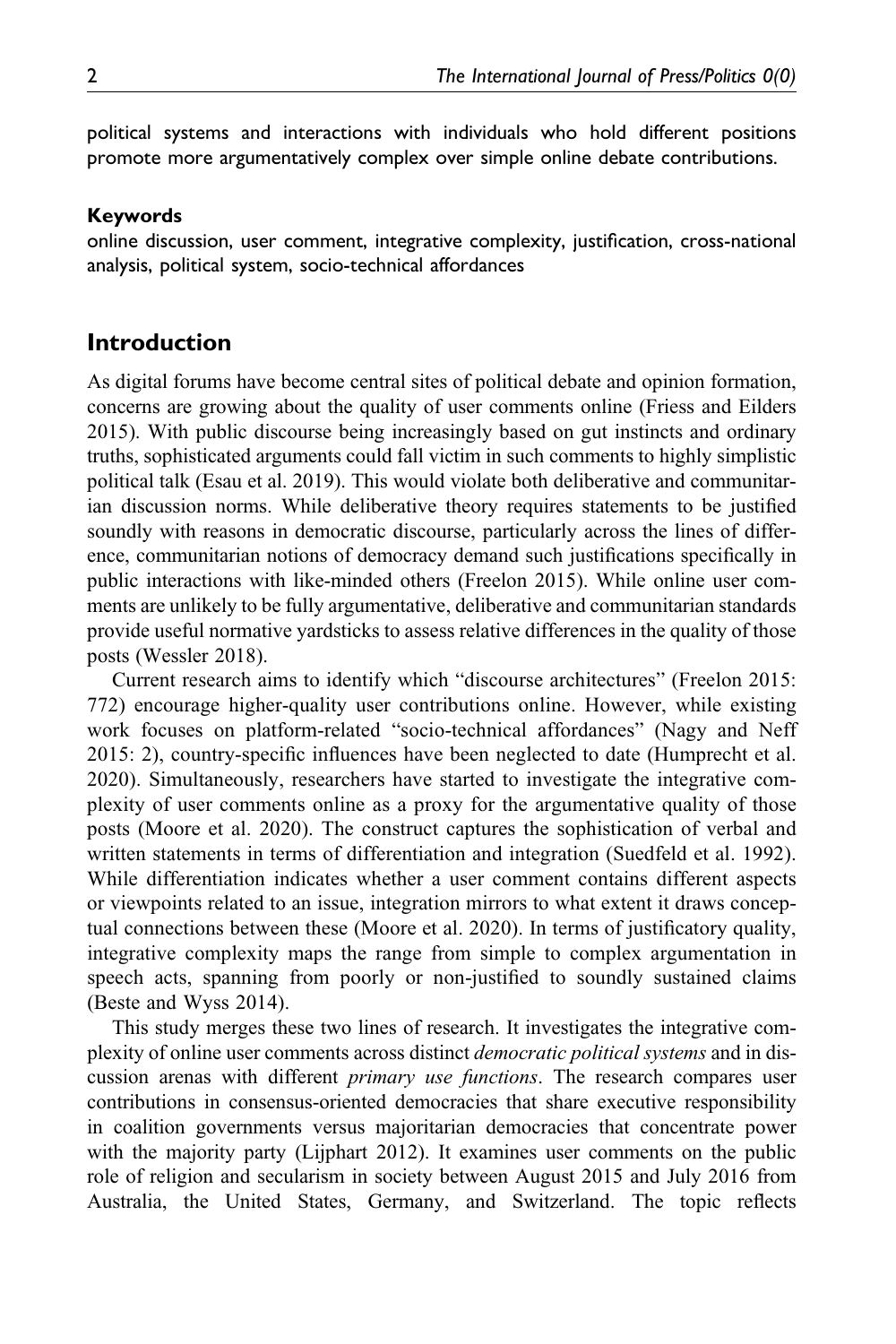controversies on the modalities of cultural integration for Muslim migrants, but also more established concerns such as abortion or same-sex marriage. Based on philosophical and theological traditions that advocate religious principles or religious tolerance and the neutrality of the state, the subject stirs simple and affective assertions as well as elaborate justifications, making it an ideal case for this research. In Australia, the United States, Germany, and Switzerland, online debates on this issue peaked in 2015/2016, with the former two preparing for elections and Europe coping with an unprecedented refugee movement. In each country, this research examines user comments from four discussion arenas that are used primarily for either problem-centered debates across opinion camps or rather preference-driven discussions among likeminded individuals. It analyzes user posts from the (a) website comment sections and (b) public Facebook pages of mainstream news media, from the (c) Facebook pages of partisan collective actors and alternative media, and from (d) Twitter.

This study contributes to both online discussion and integrative complexity research. To date, integrative complexity has rarely been studied in digital contexts (Brundidge et al. 2014). Alongside an investigation by Moore et al. (2020), this project is one of the first to examine the phenomenon in online debate contributions. Thereby, it advances an expansion of the field that scholars have long called for (Suedfeld 2010). Furthermore, the analysis heeds the call to better explore crosscultural patterns in online user comments in general (Humprecht et al. 2020) and of integrative complexity in particular (Conway et al. 2001).

### Theory

#### The Integrative Complexity of Public Statements

Integrative complexity is a psycho-linguistic construct that is increasingly used by communication scholars to study the argumentative quality of political debate contributions (Moore et al. 2020; Wyss et al. 2015). In this context, integrative complexity measures the complexity that manifests itself in a distinct moment of the discussion, that is, in a specific utterance in a distinct conversational situation at a specific time (Suedfeld 2010). It captures the sophistication of verbal or written statements by their degree of differentiation and integration (Suedfeld et al. 1992). While differentiation indicates whether a user comment considers different viewpoints related to an issue or different aspects within the same perspective, integration reflects to what extent it draws conceptual connections between these (Moore et al. 2020). Thereby, differentiation is a prerequisite for integration (Suedfeld et al. 1992). Integratively simple statements typically impose a black and white dichotomy on the world by relying on absolute rules (Thoemmes and Conway 2007). In contrast, integratively complex comments acknowledge interactive relationships between multiple differentiated positions or dimensions by identifying shared characteristics, superordinate categories, or abstract principles that connect them (Baker-Brown et al. 1992).

Reflecting and combining different aspects of or perspectives on a problem is key to sophisticated justifications that can prevail in public discourse (Brundidge et al. 2014).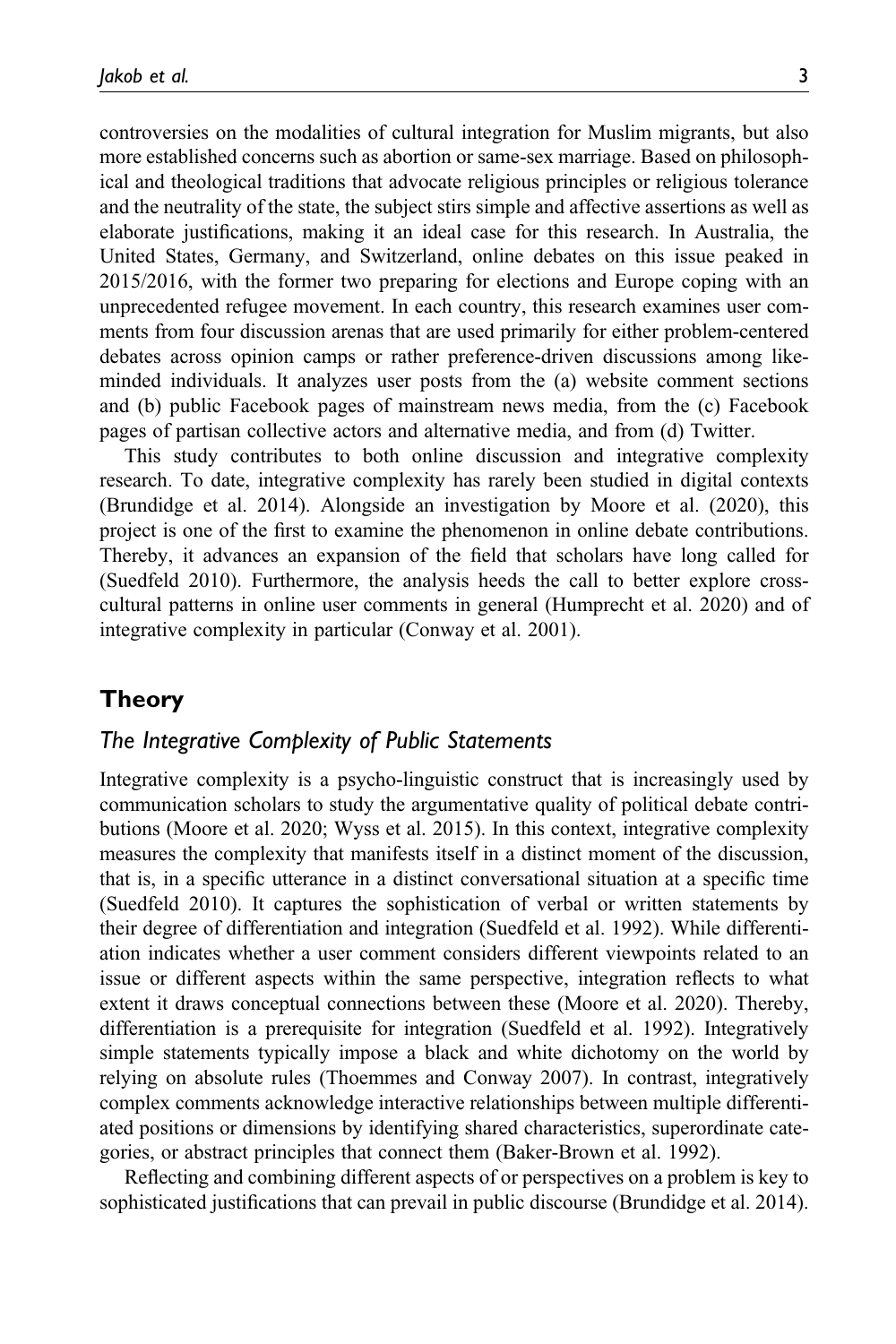Therefore, integrative complexity is an important "marker for accommodative argumentation" (Wyss et al. 2015: 641) in public comments. Research shows that justifying one's position to others advances the intricacy of political statements (Levi and Tetlock 1980). Significant positive correlations have been found between the integrative complexity of debate contributions in political group discussions and the level of justification in these utterances (Beste and Wyss 2014). The construct can thus be used as a proxy for the argumentative quality of online user comments (Moore et al. 2020).

Two characteristics of integrative complexity are particularly important for this study. First, integrative complexity maps the structure of debate contributions without consideration for their actual content, focusing on "how people think about an issue, independently of what they think about it" (Békés and Suedfeld 2020: 2280). Therefore, the integrative complexity of a user comment may rise not only when multiple perspectives are considered and integrated, but also when the post advocates a single perspective in an analytically sophisticated way (Conway et al. 2008). However, higher integrative complexity is not necessarily superior to simple propositions in these posts, because it does not guarantee that they contain better reasons (Baker-Brown et al. 1992). Second, the fact that integrative complexity is a situationand time-dependent state rather than an individual trait distinguishes it from other constructs that capture complexity as a personal predisposition (Suedfeld 2010). This makes it possible to measure the integrative complexity of individual user comments (Moore et al. 2020) and to compare these across democratic political systems and discussion arenas.

#### Integrative Complexity in Context

Democratic Political System. In consensus-oriented democracies such as Germany and Switzerland, sharing government responsibility in coalitions requires political cooperation and compromise (Lijphart 2012). This encourages well-reasoned statements in political discussions (Steiner et al. 2004). In majoritarian democracies such as Australia and the United States, in contrast, where power is held by the ruling party (Lijphart 2012), actors tend "to sit on their positions, and to draw out their differences as clearly as possible" (Steiner et al. 2004: 81) in public utterances. We expect that the "spirit of accommodation" (Lijphart 1975: 103) in consensus-oriented democracies and the tendency for dissociation in majoritarian contexts are mirrored in the quality of online user comments because these propensities transmit to citizens through the media and the related observational learning from political elites.

While Germany and Switzerland have Central European media systems in a democratic-corporatist tradition, Australia and the United States have Western liberal media systems with highly commercial structures and comparatively weak ownership regulations that likely reinforce dissociative practices in political debates in these countries (Brüggemann et al. 2014; Jones and Pusey 2010). Research suggests that in majoritarian democracies, media reporting acts as a "megaphone" of political elite polarization because it reflects the disputes between strongly opposed parties (Arceneaux and Johnson 2015: 322). In fact, around the time of this study, news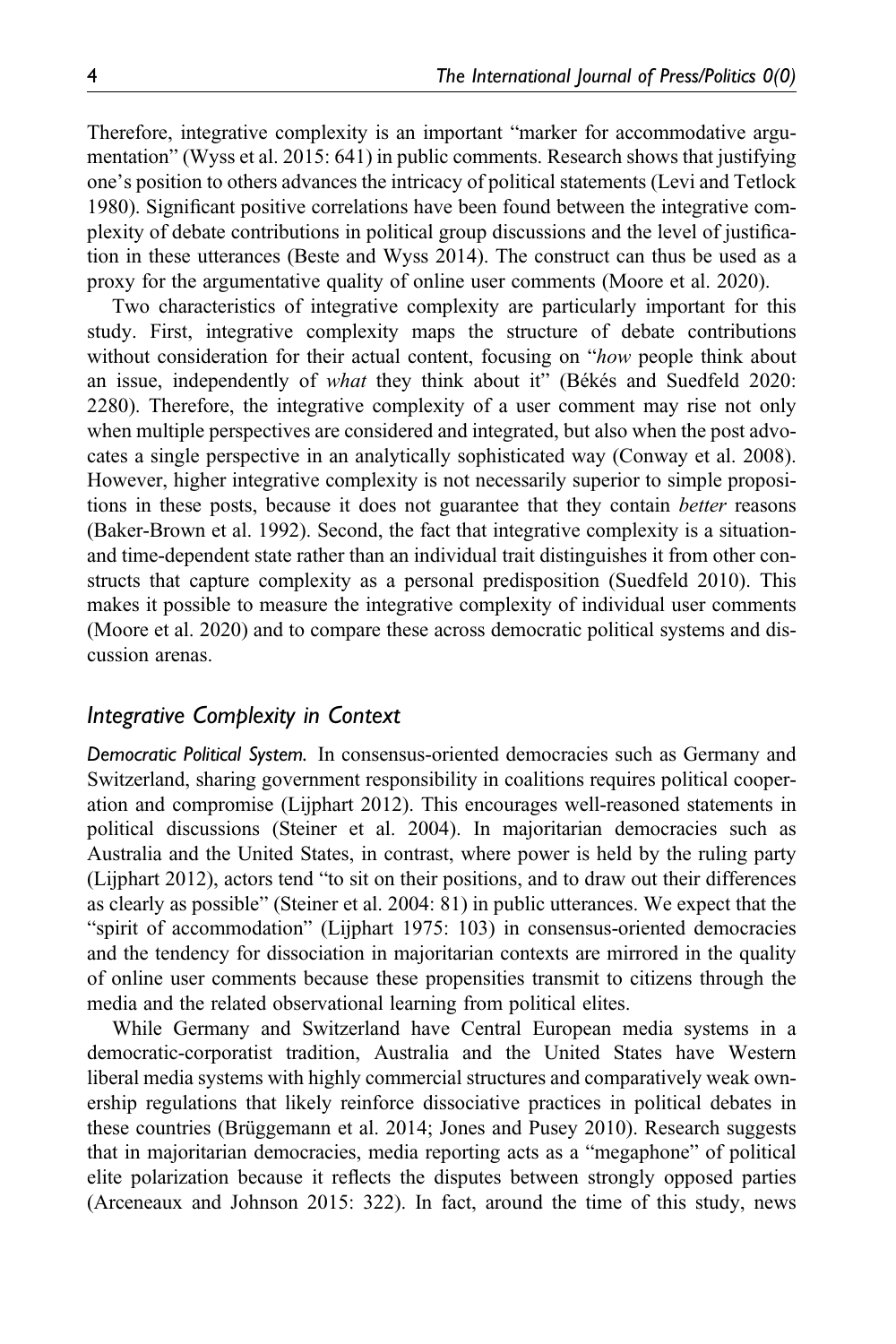audiences were more polarized in Australia and the United States than in Central European media systems including Germany (Fletcher et al. 2020) – as was the Australian and the American versus the German and the Swiss electorate more generally (Gidron et al. 2020). This trend is also reflected in social media. News user comments on the websites and Facebook pages of mainstream media, for example, were found to contain higher levels of hostile emotions (Humprecht et al. 2020) and to be less respectful in the United States (Coe et al. 2014; Rowe 2015a) than in Germany (Esau et al. 2017, 2020). Similarly, the Twitterspheres in consensus-oriented Germany and Switzerland are less polarized than those in Australia and the United States (Urman 2020). The accommodative or dissociative discussion norms of the different types of democracy may thus indeed be reflected in user comments.

With respect to argumentation, extant research tentatively suggests that online user contributions contain higher levels of justification in Germany (Esau et al. 2017, 2020) than in the United States (Freelon 2015; Rowe 2015b). Yet, in the absence of direct cross-national comparisons of both the quality of online user comments (Humprecht et al. 2020) and the integrative complexity of political statements (Conway et al. 2001), country-level differences may also be inferred from comparative research on parliamentary debate contributions. Steiner et al. (2004) show that the justificatory complexity of such utterances is significantly higher in consensus than in majoritarian democracies. Comparing the empirical prototypes, they find that notably more statements are justified with qualified or sophisticated reasons in Swiss than in British parliament. Moreover, over decades, as the Swiss political system has become a less extreme version of consensus democracy, Wyss et al. (2015) showed a decrease in the integrative complexity of debate contributions in Swiss parliamentary discussions on immigration. They attribute this mainly to the rise of the right-wing populist Swiss People's Party that changed the "Swiss policy-making style into one which is geared towards less accommodation and a higher simplicity of political talk" (Wyss et al. 2015: 636). We thus hypothesize:

H1: The integrative complexity of online user comments is higher in consensus-oriented than in majoritarian democracies.

Primary Use Function. Depending on the materiality of different platforms, users have specific ideas about how to communicate in these arenas that "shape how they approach them and what actions they think are suggested" (Nagy and Neff 2015: 5). Imagined socio-technical affordances thus frame the audience's behavior in accordance with the structure of a platform (De Ridder et al. 2016). We distinguish four online discussion arenas based on whether they are used by commenters predominantly to conduct issue-driven debates with plural opinions or preference-driven discussions among like-minded individuals.

Twitter users mostly interact with content that reflects (Himelboim et al. 2013) and individuals that share (Barberá et al. 2015) their own political preference. Debates are characterized by in-group acknowledgment (Freelon 2015) and polarization (Yarchi et al. 2020)—also in non-U.S. contexts such as Germany and Australia, where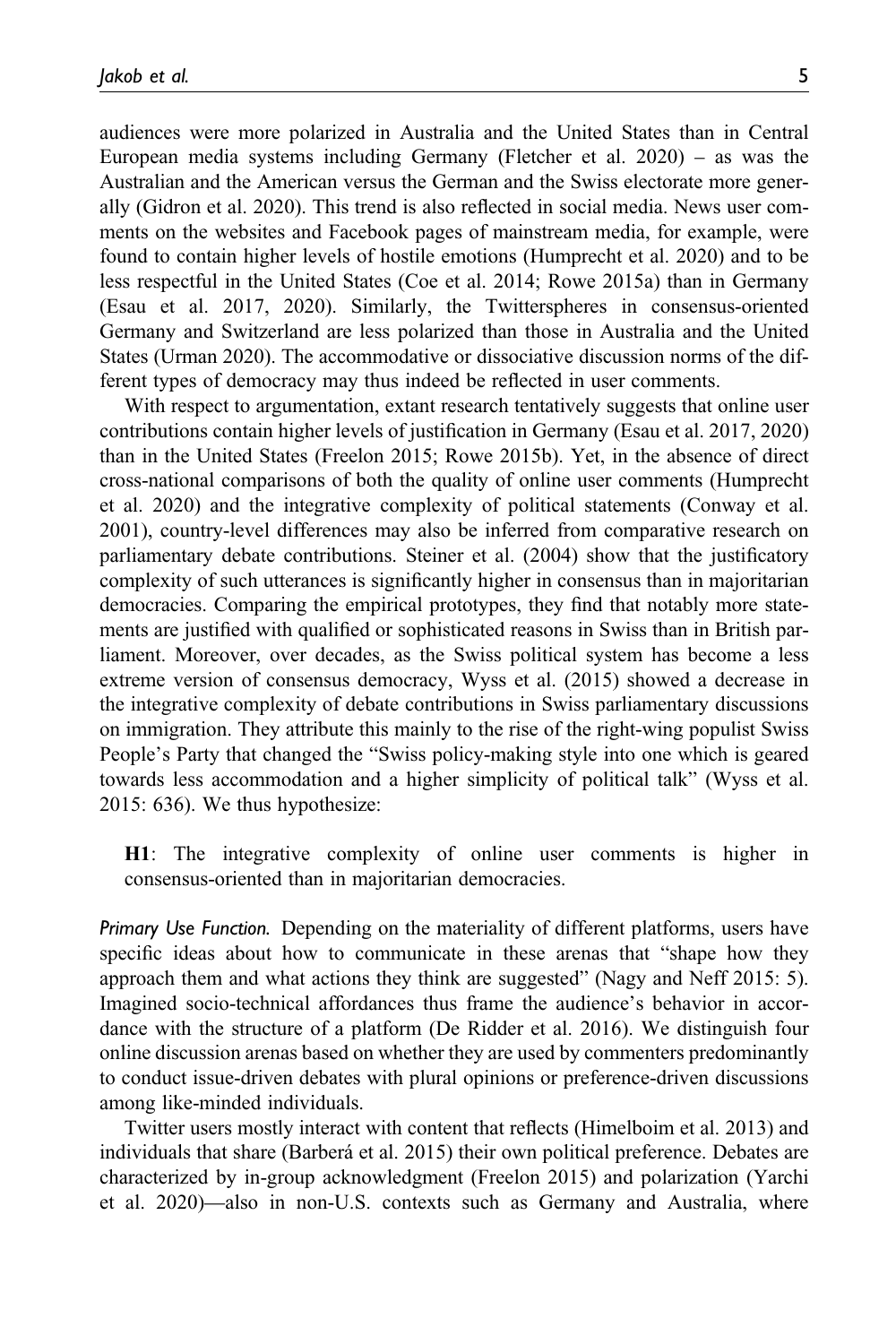Twitter users "are substantially more likely to engage with supportive rather than oppositional networks" (Vaccari et al. 2016: 6; Bruns et al. 2017). Likewise, user comments on the Facebook pages of partisan civic organizations were found to contain strongly homogeneous views (Maia et al. 2020) along with high levels of negative emotions (Esau et al. 2020). In addition, partisan media commonly make their audience dislike the opposition (Levendusky 2013). This suggests that both Twitter and the Facebook pages of partisan collective actors and alternative media are primarily used for preference-driven, like-minded discussions.

In contrast, the fact that mainstream news audiences are politically rather diverse (Nelson and Webster 2017) is reflected in news website comment sections. Discussions tend to be more ideologically balanced in these forums, which, to a lesser extent, is also true for mainstream media Facebook pages (Rowe 2015b). User contributions cut across camps significantly more often in news website comment sections than on Twitter (Freelon 2015). Moreover, they were found to reciprocally address other comments more frequently on the websites and Facebook pages of mainstream news media than on civil society Facebook pages (Esau et al. 2020). This suggests that the website comment sections and Facebook pages of mainstream news media are primarily used for issue-driven debates with plural opinions. Yet, it also indicates that Facebook affords different discussion possibilities to its users (Marwick 2018), which we take into account by investigating two types of discussion arenas on the platform.

Around 40 percent to 80 percent of the user contributions in the issue-driven website comment sections and on the Facebook pages of mainstream news media contain justifications (Esau et al. 2017, 2020; Rowe 2015b; Ruiz et al. 2011). User comments are more likely to quote evidence in such pluralistic forums than in more in-group-oriented Twitter debates (Freelon 2015). Similarly, user comments contain a more plural set of reasons (Maia et al. 2020) and higher levels of argumentation (Esau et al. 2020) in news website comment sections than on the Facebook pages of civil society organizations. Indeed, individuals tend to justify their positions more soundly the more they disagree with others (Price et al. 2002), and were shown to substantiate their claims more often in online discussions that are characterized by opinion heterogeneity than in those that involve rather homogeneous views (Zhang et al. 2013). This corresponds with studies that found the integrative complexity of political statements to increase when they are directed to actors "who might be swayed" rather than "friends (who did not need to be persuaded)" (Suedfeld 2010: 1680). We thus hypothesize:

H2: The integrative complexity of online user comments is higher in arenas that are used primarily for issue-driven debates with plural opinions than in forums that are rather used for preference-driven, like-minded discussions.

## Methodology

We analyzed 4,800 online user comments on the public role of religion and secularism in society in a quantitative content analysis, that is, 300 comments in each of the four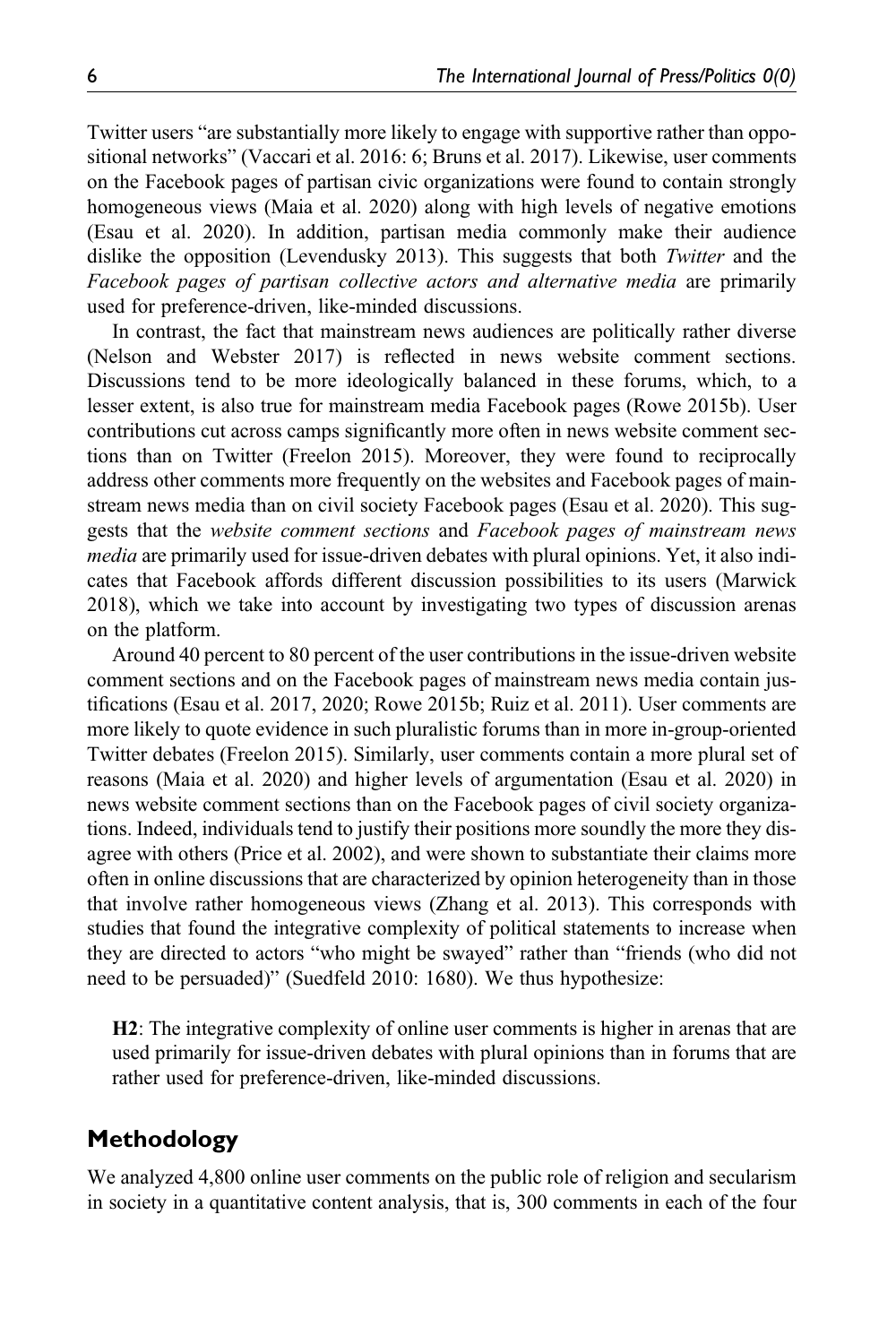discussion arenas in each of the four countries. These 4,800 comments were randomly sampled from  $N = 1,236,551$  collected user contributions as shown in Table 1. The equal size of the sub-samples ensures that varying amounts of collected material per country and arena do not impact the findings. In multilingual Switzerland, this study focused on the German-speaking discourse only for practical reasons.

#### Data Collection

The universe of 1,236,551 user comments was collected using a fourfold arena-specific strategy. To ensure that all comments cover topically relevant issues in the four national contexts, the collection routes started from a carefully built base corpus of news articles and blog texts that were not themselves analyzed in this study but served as a springboard for collecting the online user comments. This base corpus consisted of 1,127 texts on the public role of religion and secularism in society, published between August 2015 and July 2016 by selected print newspapers, news websites, and political blogs in the countries of interest ([Supplemental Information File A\)](https://journals.sagepub.com/doi/suppl/10.1177/19401612211044018). The chosen outlets were rated highest in reach and relevance for the national discourse in their respective category by sixteen or more communication scholars we surveyed in each country. This warrants a very well-informed selection and comparability across countries. The topical relevance of the base corpus was likewise ensured through a survey of experts, who identified high-profile debates on the topic of interest in 2015/2016 that the selected coverage now represents (for further information on how the base corpus was compiled see Rinke et al. 2021). Both the base corpus and the expert input informed the collection of user contributions for this study.

#### User Comments

- 1. Website comment sections of mainstream news media: User contributions collected below all online articles in the base corpus with a comment space (115 of 400), hosted by the Australian Broadcasting Cooperation, The Guardian, The New York Times, The Wall Street Journal, The Washington Post, Der Spiegel, Die Zeit, 20 Minuten, Blick, Schweizer Radio und Fernsehen and Tagesanzeiger ([Supplemental Information File A-1](https://journals.sagepub.com/doi/suppl/10.1177/19401612211044018)).
- 2. Facebook pages of mainstream news media: User comments collected below all online articles in the base corpus posted on the respective outlet's Facebook page (76 of 400), including articles from the above-mentioned outlets (except for 20 Minuten and Schweizer Radio und Fernsehen) and from news.com.au, Sydney Morning Herald, CNN, Fox News, Frankfurter Allgemeine Zeitung, Tagesschau.de and Neue Zürcher Zeitung ([Supplemental Information File A-2](https://journals.sagepub.com/doi/suppl/10.1177/19401612211044018)).
- 3. Facebook pages of partisan collective actors and alternative media: Collection started with a register of all actors named in the base corpus texts. Collective actors and alternative media outlets concerned with the public role of religion and secularism in society (e.g., the Rationalist Society of Australia or Christianity Today magazine) and with an active Facebook page in 2015/2016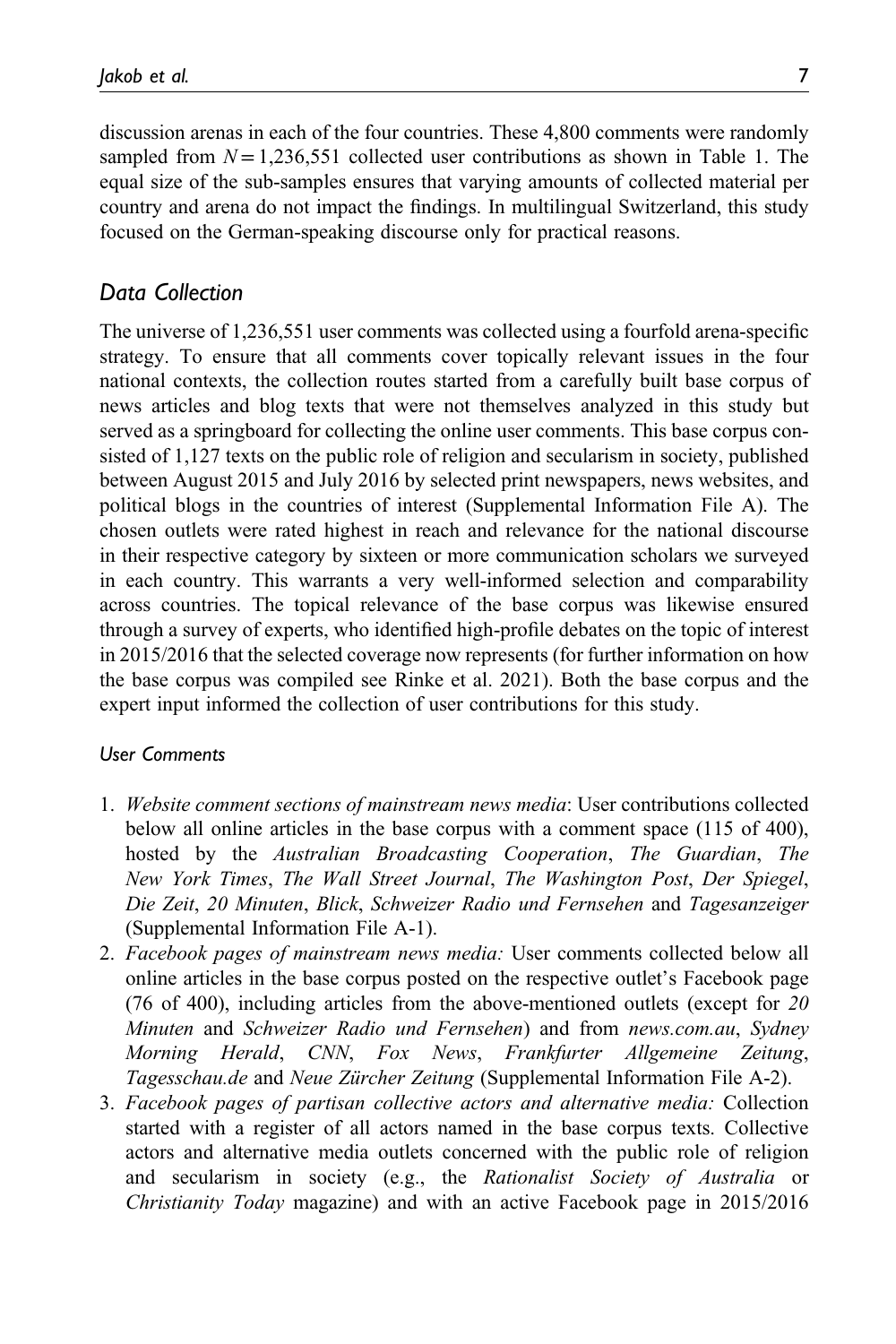|                                                                    |               | Australia      |       | <b>United States</b>                   |                   | Germany                                 |                   | Switzerland    |       | Total                                             |
|--------------------------------------------------------------------|---------------|----------------|-------|----------------------------------------|-------------------|-----------------------------------------|-------------------|----------------|-------|---------------------------------------------------|
|                                                                    |               |                |       |                                        |                   |                                         |                   |                |       |                                                   |
| lainstream media websites                                          | 300           |                | ន្ល   |                                        | ន្ល               |                                         |                   |                | 1,200 |                                                   |
| Mainstream media Facebook pages                                    | 300           | 5,054<br>4,527 | 300   | 15,850<br>44,190<br>130,400<br>771,054 | $\frac{8}{3}$     | 6, 133<br>4, 753<br>12, 458<br>176, 478 | $\frac{200}{300}$ | 3,306<br>760   | 1,200 |                                                   |
| acebook pages partisan actors/alternative media                    | $\frac{8}{3}$ | 80,733         | ន្ល   |                                        | $\frac{300}{200}$ |                                         | 300               |                | 1,200 |                                                   |
| <b>Twitter</b>                                                     | $\frac{8}{3}$ | 22,528         | 300   |                                        | 300               |                                         | 300               | 3,069<br>5,258 | 1,200 |                                                   |
| <b>Total</b>                                                       | 200           | 62,842         | 1,200 | 961,494                                | 002.1             | 199,822                                 | 1,200             | 2,393          | 4,800 | 30,343<br>54,230<br>176,660<br>975,318<br>236,551 |
| $\lambda$ ote. $n =$ analyzed random sample; $N =$ collected data. |               |                |       |                                        |                   |                                         |                   |                |       |                                                   |

| í<br>֧֖֧֧֧֧֧֧֚֚֚֚֚֚֚֚֚֚֚֚֚֚֚֚֚֚֚֚֚֚֚֚֚֚֚֚֚֝֝֝֝֬֝֝֬֝ |
|-----------------------------------------------------|
| í                                                   |
|                                                     |
| ļ                                                   |
| siemen down companie                                |
|                                                     |
| <b>תמקורת</b><br>í                                  |
| ċ                                                   |
|                                                     |

| í      |
|--------|
|        |
|        |
| l      |
|        |
| ı      |
|        |
|        |
| ı<br>í |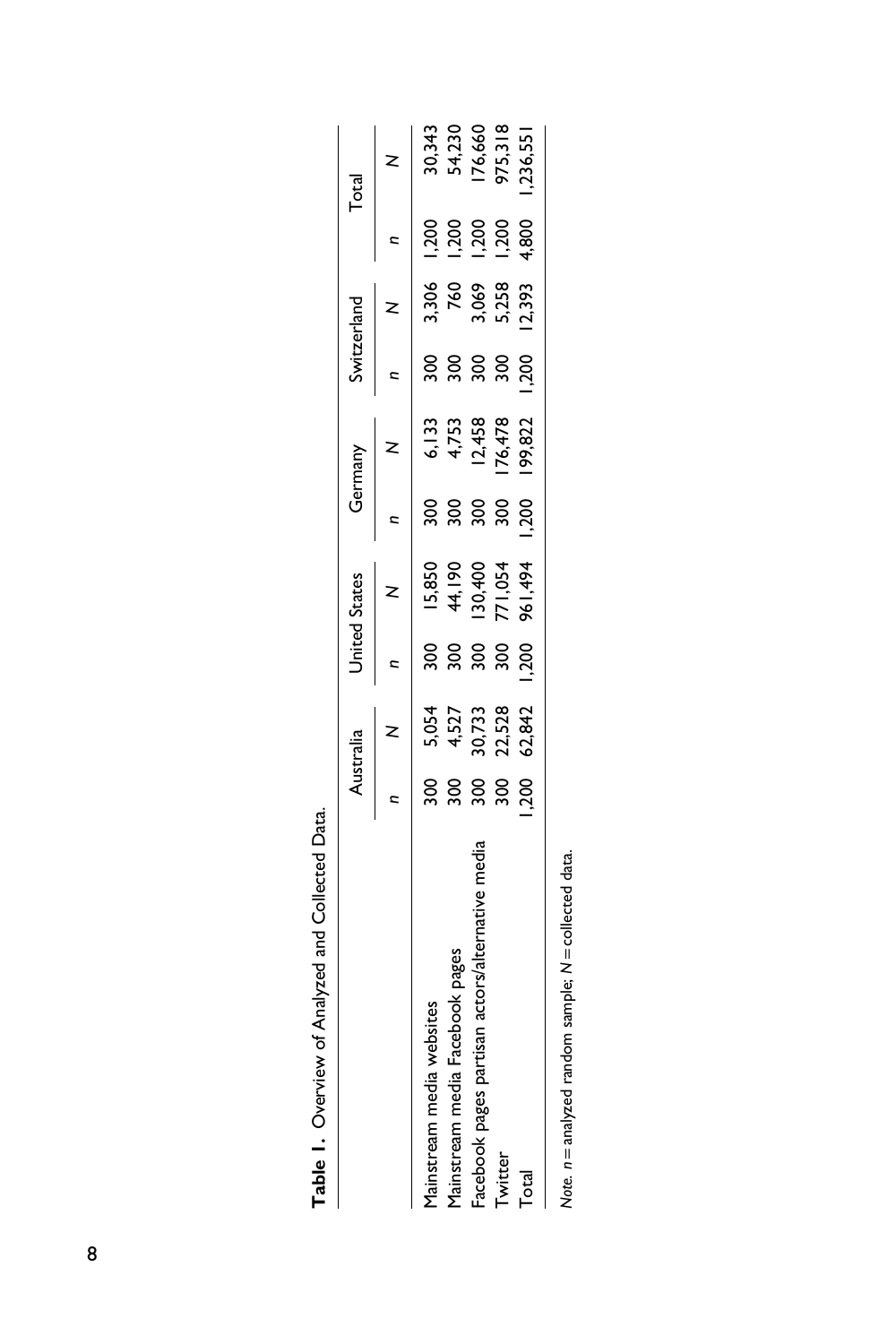were then selected for investigation. This assumes that partisan collectives and alternative media that are referenced by leading news outlets and political blogs are likewise among the most important of their kind in the respective countries, allowing for cross-national comparison. This pool was then validated and extended through Facebook's similar page suggestions and conferring again with country experts. A total of seventy-six partisan collective actors and forty-one alternative media were selected for analysis ([Supplemental Information File A-3\)](https://journals.sagepub.com/doi/suppl/10.1177/19401612211044018). All their posts in the investigation period were collected and assessed for thematic relevance with topic models, using keywords from the expert survey [\(Supplemental](https://journals.sagepub.com/doi/suppl/10.1177/19401612211044018) [Information File A-3](https://journals.sagepub.com/doi/suppl/10.1177/19401612211044018)). The relevance threshold was set in relation to a hand coding of  $N=300$  posts per country, which had been scored by two coders each with a Krippendorff's alpha reliability of .78. All user comments posted below the 4,899 identified topically relevant Facebook posts were collected.

4. Twitter: Sixty-four debate hashtags were identified based on issues of the public role of religion and secularism named by the surveyed experts [\(Supplemental](https://journals.sagepub.com/doi/suppl/10.1177/19401612211044018) [Information File A-4](https://journals.sagepub.com/doi/suppl/10.1177/19401612211044018)). All contributions on Twitter that included one of the sixtyfour hashtags in the year of interest were collected.

These arena-specific collection strategies resulted in the universe of 1,236,551 user contributions across the four discussion arenas and countries from which the sample of 4,800 user comments was drawn for this study.

#### Analytical Approach and Sampling

The unit of analysis in this study was the user comment.<sup>1</sup> As it measures the situationand time-dependent complexity that manifests itself in specific utterances at distinct moments of a discussion, the standard scoring unit for integrative complexity on written material is the single paragraph that focuses on one idea (Békés and Suedfeld 2020). In digital discussions, this thematic unit takes the form of user comments, which are "theorized as 'speech acts' in the online environment" (Moore et al. 2020: 9). This accounts for the fact that debaters contribute to discussions with statements on different, possibly unrelated sub-themes and that these statements vary in complexity in distinct moments of the debate.

To compare the complexity of user comments across democratic political systems and discussion arenas, as is standard practice in integrative complexity (Baker-Brown et al. 1992) and online discussion research (Freelon 2015), random samples of 300 user comments from each of the four discussion arenas in each of the four countries were drawn  $(N=4,800)$  (see Table 1). For data cleaning, comments that could not be assessed reasonably for complexity were identified in the coding process and excluded from further analysis (Baker-Brown et al. 1992). This included posts in languages other than English or German (e.g., Arabic, but also English in Germany and English, French, and Italian in Switzerland), topically unrelated spam, and contributions that only linked other users or external websites (see Jakob (2020) for an examination of the function of links to external resources in digital discourse).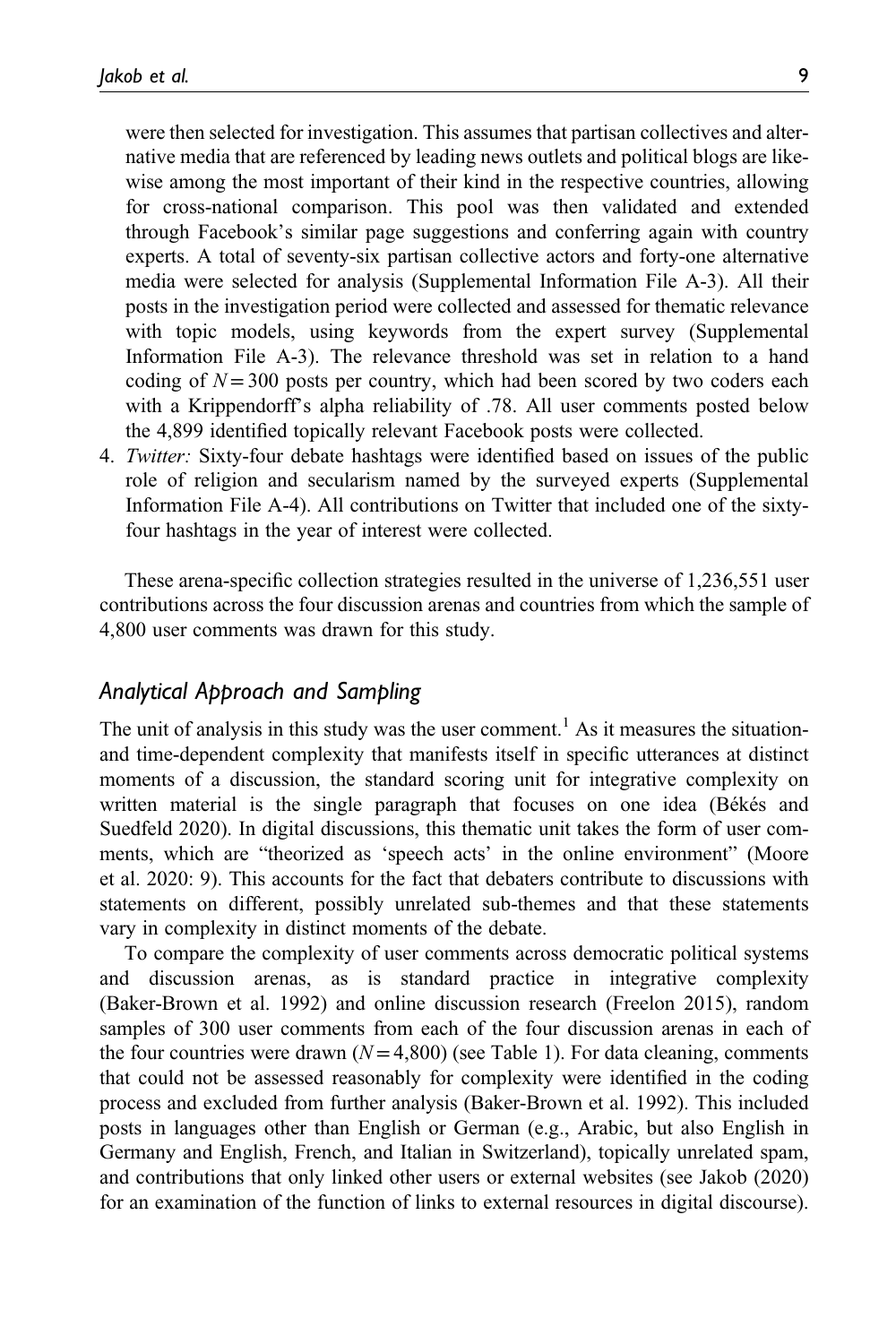This resulted in a total of 4,563 user comments used for statistical analysis. Investigating the composition of this sample showed that the comments were posted by a broad range of different individuals rather than a particularly active "dominant minority" of commenters (Graham and Wright 2014: 625), so that this study is not measuring an artifact of heavy users' commenting habits (see [Supplemental](https://journals.sagepub.com/doi/suppl/10.1177/19401612211044018) [Information File B](https://journals.sagepub.com/doi/suppl/10.1177/19401612211044018) for details and a robustness check of the study results).

### Quantitative Content Analysis

Following Baker-Brown et al.'s (1992) standard coding manual, integrative complexity was coded on an ordinal scale from 1 to 7 for each user comment (plus 0 for unscorables). The lowest score of 1 is given for unidimensional contributions that rely on simple and absolute rules. A score of 3 involves the clear differentiation of at least two perspectives on or dimensions of an issue, but no conceptual integration. Integration manifests itself in a score of 5, where moderately developed connections are drawn between multiple differentiated elements in the form of superordinate categories, mutual influences or synthesis. When differentiations are analyzed as part of a systemic conceptual framework, this higher-order integration culminates in the maximum score of 7. The transition scores of 2, 4, and 6 are coded when characteristics of the next higher score are implied but not stated explicitly, that is, when differentiation, integration, and higher-order integration are emergent. Both differentiation and integration are coded based on the evidence that they occur in a comment, and, apart from the minimum requirements mentioned above, are unrelated to the actual number of differentiations or conceptual connections. This means that integrative complexity does neither increase further simply because more than two perspectives or aspects are considered in a user comment nor because *more than* one conceptual connection is drawn.

Three trained individuals coded the user comments for integrative complexity. With Krippendorff's alpha of .85 among all three raters, a pretest on 100 stratified randomly sampled user contributions from all arenas and countries showed strong intercoder reliability. In computing alpha, integrative complexity was treated as an ordinal variable ranging from 0 (unscorable) to 7 (maximum integration). For the main scoring, the coders were split into tandems with Krippendorff's alpha of .88 and .86. Each user comment was assessed independently by two coders and all cases of doubt were resolved consensually, resulting in very high data quality.

## Findings

## Descriptive Findings

Figure 1 features excerpts from unidimensional, differentiated, and integrated user comments. The highest integrative complexity score in each country turned out to be 6, which equals emerging higher-order integration. The same goes for the discussion arenas, except Twitter, where explicit integration with a score of 5 was the highest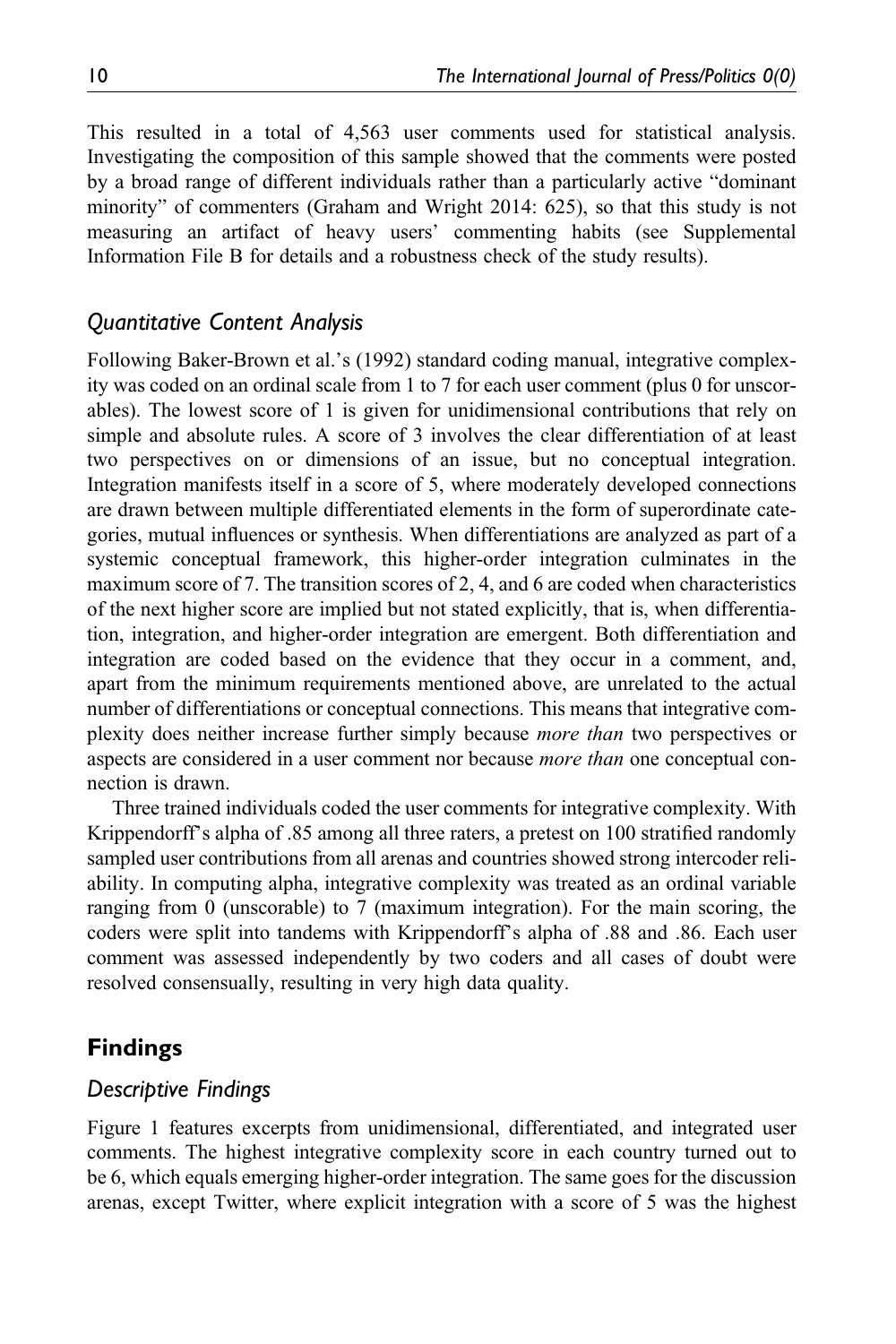

Figure 1. Excerpts from Integratively Simple and Complex User Comments.

code. Overall, about half of the analyzed user comments was unidimensional (49.48%), but almost as many differentiated multiple aspects or viewpoints related to an issue (43.55%, scores 2 and 3). Only about one in fifteen posts (6.97%) implicitly or explicitly drew conceptual connections between differentiated aspects or perspectives. The mean integrative complexity of the analyzed user contributions was 1.86  $(SD =$ 



**Figure 2.** Mean Integrative Complexity  $(N=4,563)$  (SD in Brackets).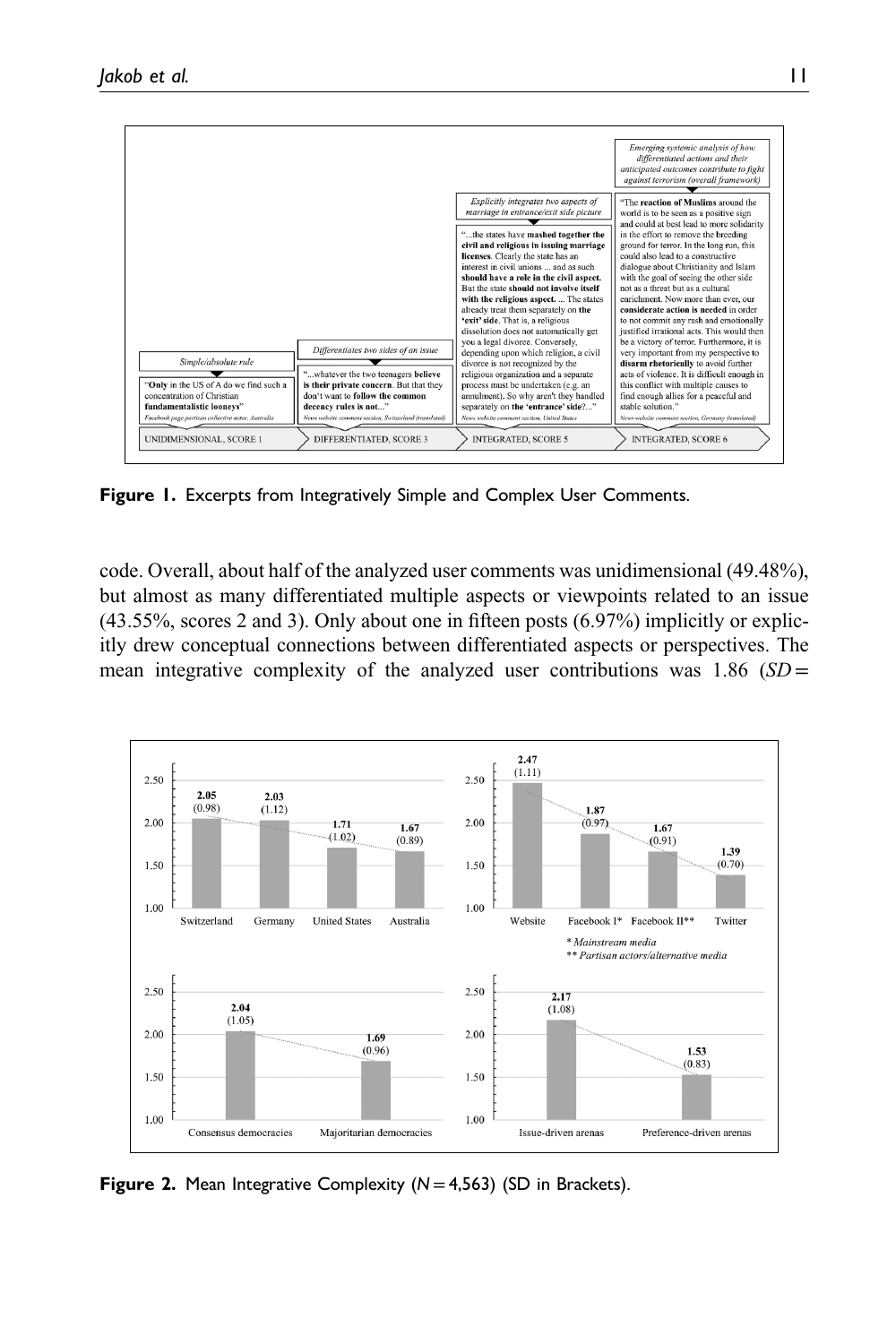1.02). Figure 2 shows this metric per country and discussion arena, and provides initial support for the hypotheses that the integrative complexity of online user comments is higher in consensus-oriented than in majoritarian democracies as well as in arenas that are used primarily for issue-driven rather than preference-driven discussions.

# Hypotheses Testing

A partial proportional odds model for ordinal variables was fitted to estimate the independent effects of the democratic political system and the primary use function, controlling for the respective other predictor (Table 2). For a better theoretical interpretation, the coded data were clustered into three categories for analysis: unidimensional (score of 1), differentiated (score of 2 and 3), and integrated (score of 4– 7).2 The model computes two regressions. The first estimates the odds of a user comment to be at least differentiated, that is, of being differentiated or integrated versus unidimensional. The second estimates the odds of a post to actually contain integration, that is, of being integrated versus differentiated or unidimensional. As the number of words in a user comment positively correlated with its integrative complexity ( $r = .62$ ,  $p < .001$ ), we also controlled for word count in testing the hypotheses. The predictive margins are based on this model and a partial proportional odds model for country and arena comparison that is reported in the Appendix [\(Supplemental](https://journals.sagepub.com/doi/suppl/10.1177/19401612211044018)

|                                                       |            |       | 95% CI |       |
|-------------------------------------------------------|------------|-------|--------|-------|
| Variable                                              | ΟR         | SE    | LL     | UL    |
| At least differentiation                              |            |       |        |       |
| Consensus democracies (vs. majoritarian)              | $2.103***$ | 0.144 | 1.840  | 2.404 |
| Issue-driven arenas (vs. preference-driven)           | $2.058***$ | 0.145 | 1.792  | 2.363 |
| Word count <sup>a</sup>                               | $1.075***$ | 0.003 | 1.069  | 1.082 |
| Constant                                              | $0.096***$ | 0.008 | 0.082  | 0.112 |
| Integration                                           |            |       |        |       |
| Consensus democracies (vs. majoritarian)              | $2.103***$ | 0.144 | 1.840  | 2.404 |
| Issue-driven arenas (vs. preference-driven)           | $2.058***$ | 0.145 | 1.792  | 2.363 |
| Word count <sup>a</sup>                               | $1.030***$ | 0.001 | 1.027  | 1.033 |
| Constant                                              | $0.006***$ | 0.001 | 0.005  | 0.008 |
| $N = 4,563$                                           |            |       |        |       |
| LR Chi square = 2390.25, $df = 4$ , $p < .001$        |            |       |        |       |
| $-2$ Log likelihood = 5784.67, Nagelkerke $R^2 = .49$ |            |       |        |       |

Table 2. Partial Proportional Odds Model for Political System and Primary Use Function Hypothesis (H1 and H2).

Note. OR=odds ratio; SE=standard error; CI=confidence interval; LL=lower limit; UL=upper limit. Predictor effect varies across the categories of the outcome variable.

 $***p < .001$ .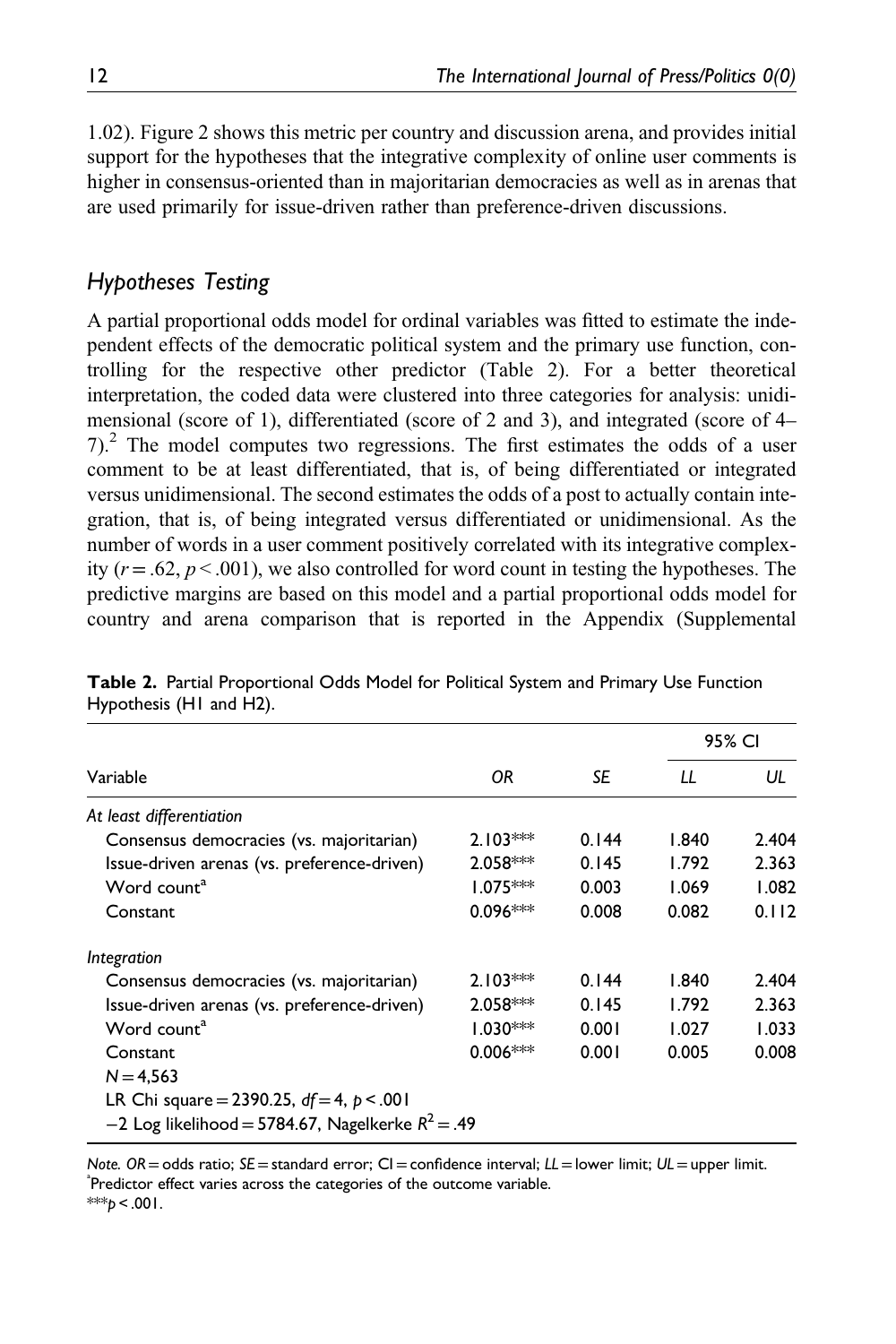[Information File E\)](https://journals.sagepub.com/doi/suppl/10.1177/19401612211044018). They estimate the predicted probability at each category of integrative complexity when holding the respective other predictor and the control variable at their means.

Democratic Political System. Table 2 shows that both differentiation and integration are significantly more likely to occur in user comments in consensus-oriented than in majoritarian democracies ( $OR = 2.10$ ), thus supporting H1. In consensus-oriented political systems, a user contribution has a 71 percent chance to at least differentiate multiple elements and a 5 percent chance to contain integration, compared to 58 percent and 2 percent, respectively, within majoritarian political contexts. H1 is also supported significantly in each of the four discussion arenas separately, which shows that the system-type differences constitute a stable effect [\(Supplemental](https://journals.sagepub.com/doi/suppl/10.1177/19401612211044018) [Information File D-1\)](https://journals.sagepub.com/doi/suppl/10.1177/19401612211044018).

However, there are some differences between user comments in both the two consensus-oriented and the two majoritarian democracies. The predicted probability of a user contribution to at least include differentiation is 7 percent higher in Switzerland (76%) compared to Germany (69%), while its chance to contain integration is roughly on par with 4 percent versus 5 percent, respectively. In contrast, there is no statistically significant difference with regards to the differentiation of online user comments between the two majoritarian democracies, even though the data suggest that they are less differentiated in the United States than in Australia. Integration is significantly more likely to occur in American than in Australian user contributions, with the probability of a post to combine dimensions or perspectives at 4 percent and 2 percent, respectively (for the corresponding partial proportional odds model see [Supplemental Information File E](https://journals.sagepub.com/doi/suppl/10.1177/19401612211044018)).

Primary Use Function. The data also support the hypothesis that the integrative complexity of online user comments is higher in arenas that are used primarily for issuerather than preference-driven discussions (H2). Table 2 shows that both differentiation and integration are significantly more likely to be contained in a user comment in forums that attract this type of discussion ( $OR = 2.06$ ), that is, in the comment sections and on the Facebook pages of mainstream news media. In arenas that are used primarily for issue-driven debates, a user contribution has a 71 percent chance to at least include differentiation and a 4 percent chance to contain integration, whereas its chance to do so is 58 percent and 2 percent, respectively, in forums that are rather used for preference-driven discussions. This effect is also statistically significant in each of the four countries individually [\(Supplemental Information File D-2\)](https://journals.sagepub.com/doi/suppl/10.1177/19401612211044018).

Yet, there are significant differences between user comments from the four discussion areas. While the predicted probability of a user contribution to at least include differentiation is 56 percent on Twitter and 58 percent on the Facebook pages of partisan collective actors and alternative media, this improves to 67 percent on the Facebook pages of mainstream news media and 75 percent in news website comment sections. Similarly, while a user contribution has a 2 percent chance to contain integration on both Twitter and the Facebook pages of partisan collective actors and alternative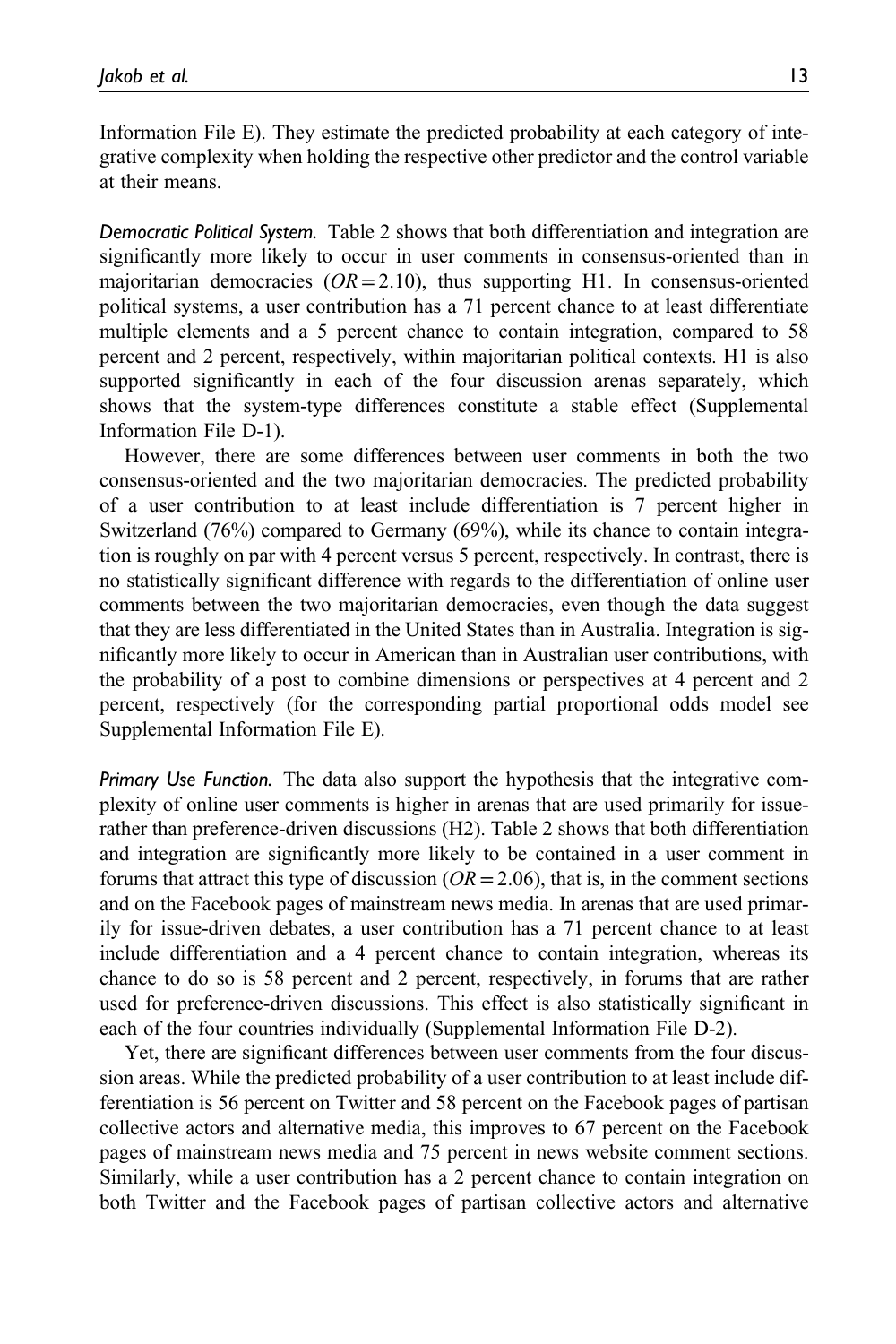media, this increases to 3 percent on the Facebook pages of mainstream news media and 6 percent in news website comment sections (for the corresponding partial proportional odds model see [Supplemental Information File E\)](https://journals.sagepub.com/doi/suppl/10.1177/19401612211044018).

There was no significant interaction effect between the two predictor variables.

## Post-Hoc Explorations

While the random sample used in this study gives interesting insights into the mean integrative complexity of online user comments across different countries and arenas, it cannot account for the cumulative complexity of exchanges between commenters. Specifically, the mean may underestimate the complexity of online debates as a whole or of selected sequences thereof. After the analysis of the random sample was complete, we conducted a post-hoc qualitative exploration of two U.S. discussion threads that provides anecdotal insights into this matter. For this, we used a thread from the primarily issue-driven Facebook page of the *Washington Post* and one from the rather preference-driven Facebook page of the partisan secular Freedom from Religion Foundation. From each thread, we randomly selected eight sequences of twenty consecutive user comments each, which we then inspected for instances of cumulatively higher integrative complexity.

Reflecting prior research, the selected sequences generally resembled "a dialogue of the deaf" (Ruiz et al. 2011: 18) in which commenters mostly shouted out (also quite complex) opinions without replying to others. When they actually responded to each other, typically, unidimensional comments were met with equally one-sided, often rather uncivil replies. When users replied to differentiated comments, the discussion sometimes deteriorated to a lower but usually remained at the same level of complexity. This was mainly because textual sequences do not increase further in integrative complexity when a point is further elaborated or more than two aspects or perspectives are added to a segment, but only when those are integrated through higher-order categories (Baker-Brown et al. 1992). This is exemplified in the following short exchange on how to sanction a religious county clerk who refused marriage licenses to same-sex couples:

Comment: "She can't be fired. She holds an elected office."

Direct reply: "She'd have to be *impeached* I guess. But the county, a poor one at that, could stop paying her since she isn't doing her job."

The first comment differentiates people who can be fired from those holding an elected office. The reply elaborates this point by naming impeachment as the available option and suggesting a pay stop as an alternative. Yet, while adding another aspect to an already differentiated comment, the reply fails to integrate the aforementioned elements through a superordinate principle, and thus illustrates that there is a "differentiation threshold" in online discussions that is rarely overcome in the relational course of debates. In fact, we found only one instance in the sixteen sequences we explored in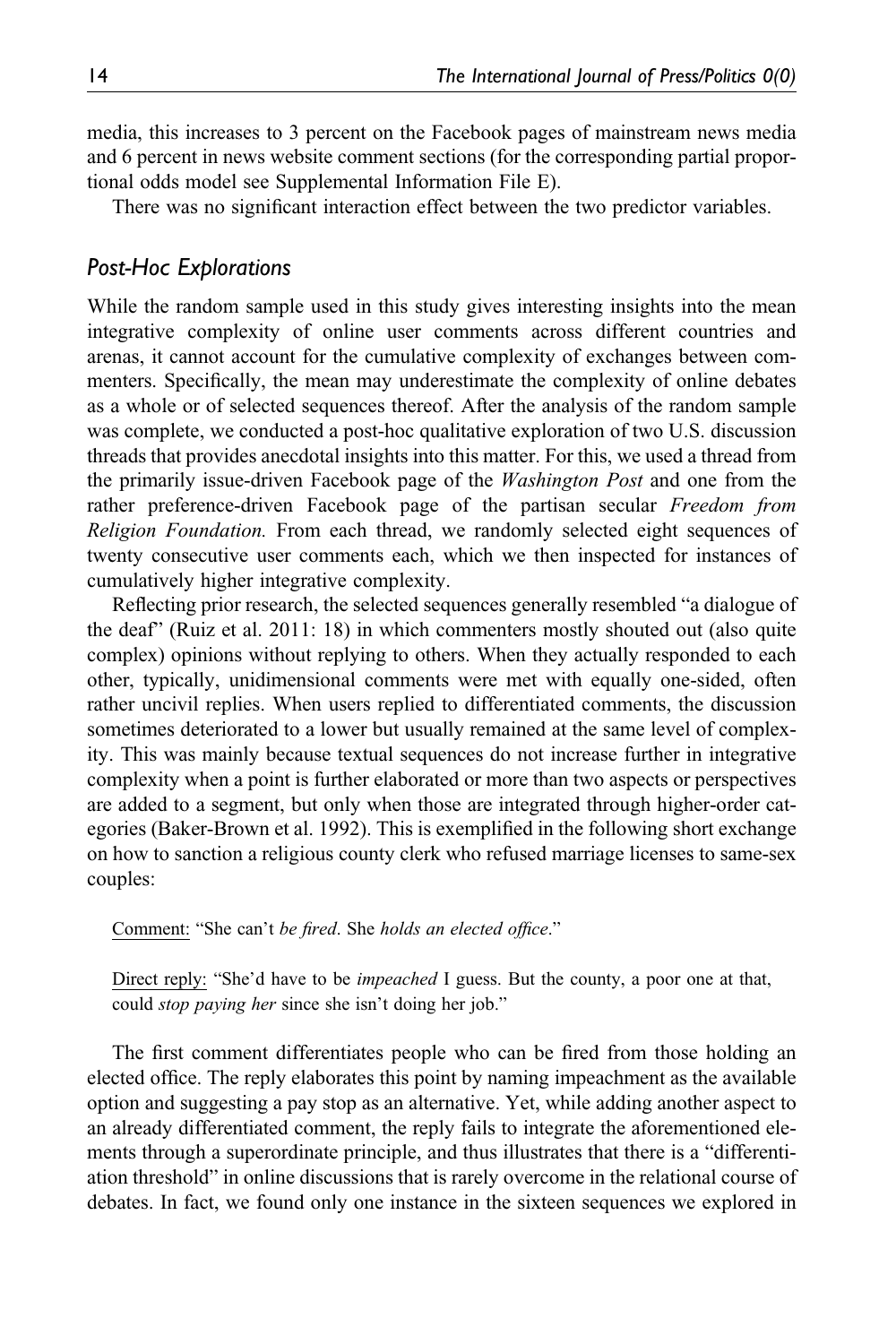which a reply integrated two differentiated aspects that had already been mentioned in the previous posts. Integration thus seems to be reserved to individual posts that are rather complex in themselves because they both bring up and integrate differentiated elements. While these insights suggest that the downside of investigating the mean integrative complexity of online user comments may be less consequential than one might suspect, subsequent studies should adapt the integrative complexity construct to better capture the complexity of online encounters on aggregate.

## **Discussion**

This study was the first to compare the integrative complexity of online user comments across distinct democratic political systems and discussion arenas with different primary use functions. With a mean integrative complexity of 1.86, the average user contribution contained at least some degree of emerging differentiation. Almost as many posts implicitly or explicitly differentiated multiple aspects or viewpoints related to an issue as contained unidimensional thoughts that relied on simple and absolute rules. However, instances of conceptual integration were few. These findings suggest that the sophistication of online user comments is comparable with that of statements in U.S. congressional speeches (Tetlock 1983), presidential primary debates (Conway et al. 2012), or State of the Union addresses (Thoemmes and Conway 2007), in which the mean integrative complexity varies around a score of 2. Yet, it is much less refined than, for example, after participation in deliberative minipublics, where the mean integrative complexity of individuals' statements was found to range around a score of 4 (Jennstål 2019).

The country and arena comparisons showed that two structural features are conducive to a higher integrative complexity of social media contributions. First, the integrative complexity of online user comments was higher in consensus-oriented than in majoritarian democracies. The "spirit of accommodation" (Lijphart 1975: 103) to consider different opinions on a political issue to find a common solution seems to promote more complex online debate contributions in this political system. In contrast, the stronger polarization of this type of democracy and the related tendency to clearly dissociate oneself from political opponents (Steiner et al. 2004) was mirrored in the lower integrative complexity of online user comments in majoritarian political systems. This corresponds with prior research that found a higher argumentative complexity of parliamentary debate contributions in consensus-oriented than in majoritarian democracies (Steiner et al. 2004; Wyss et al. 2015). It suggests that the public discussion norms of different political systems indeed transmit to citizens from political elite interactions through observational learning via the media and other channels.

Second, the integrative complexity of online user comments was higher in arenas that are used primarily for issue- rather than preference-driven discussions. This supports prior research that found opinion diversity and disagreement to encourage the extent of justifications in such posts (Maia et al. 2020; Zhang et al. 2013). It suggests that the "imagined affordances" (Nagy and Neff 2015: 1) of different discussion arenas indeed frame how debate participants primarily use these spaces in accordance with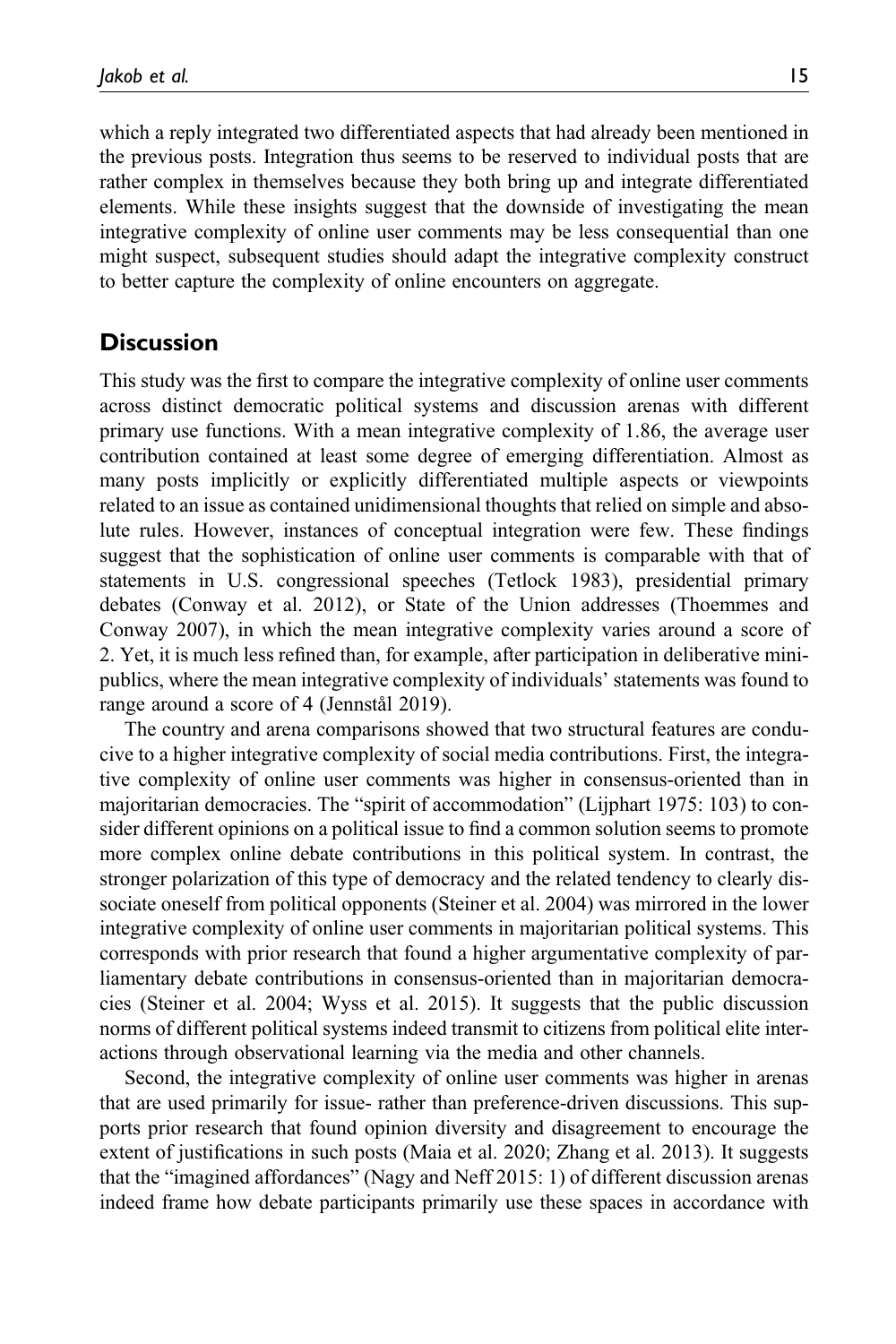how they think they are expected to act. In fact, individuals seem to feel a lesser need to argue their statements in forums that assemble like-minded communities than when they have to defend their positions in arenas that attract more plural discussions.

Our analysis showed fine-grained differences with respect to differentiation and integration in online user comments between countries with the same type of democracy. Specifically, user contributions were more likely to be differentiated in Switzerland than in Germany and somewhat more likely to be integrated in the United States than Australia. Since the Swiss democracy is more prototypically consensual than the German one (Lijphart 2012), this could indicate that the integrative complexity of online user comments further depends on a political system's degree of consensus- or majority-orientation. This is however not supported by the data from the two majoritarian democracies we studied. Instead, the integrative complexity of social media contributions is likely also shaped by cultural factors (Conway et al. 2001). Moreover, nuanced variations between the Central European and between the Western liberal media systems of the respective countries could explain residual differences in the integrative complexity of online user comments (Brüggemann et al. 2014). It seems possible, for example, that the exceptionally high level of commercial newspaper ownership concentration in Australia (Jones and Pusey 2010) promotes a politically less diverse composition of online news commenters after all, which may in turn elicit fewer posts that consider and integrate multiple aspects or perspectives.

Among the arenas that are used primarily for issue-driven discussions, the website comment sections of mainstream news media stood out as being remarkably conducive to more integratively complex user contributions. This could be because the audience in website comment sections is united by their special interest in a topic and, due to the information in the article, comparatively informed on this issue (Esau et al. 2017). In contrast, user contributions to mainstream news media's Facebook pages may be more spontaneous and largely driven by the opportunity of posts appearing in one's timeline. Moreover, some commenters may (sub)consciously address their more like-minded Facebook friend network rather than a public audience when commenting on these pages. By comparison, among the four discussion arenas in general and the preference-driven forums in particular, user comments were least sophisticated on Twitter, likely due to relatively strong levels of polarization on the platform (Yarchi et al. 2020).

To further substantiate the findings of this study, examining the investigated relationships in other contexts is crucial. Comparing the results with user comments on different topics would be especially important in this respect, because the public role of religion and secularism in society is a particularly contested and highly affective issue that may evoke very specific patterns of simple or sophisticated argumentation. Those patterns may also differ in discussion arenas that are hosted by news media and partisan collective actors and alternative media that have not been investigated in this study, as well as on other platforms with different socio-technical affordances. Additionally, as our post-hoc exploration has shown, investigating the cumulative complexity of exchanges between commenters or entire online discussions holds potential for interesting subsequent studies. Methodologically, researchers should work on measuring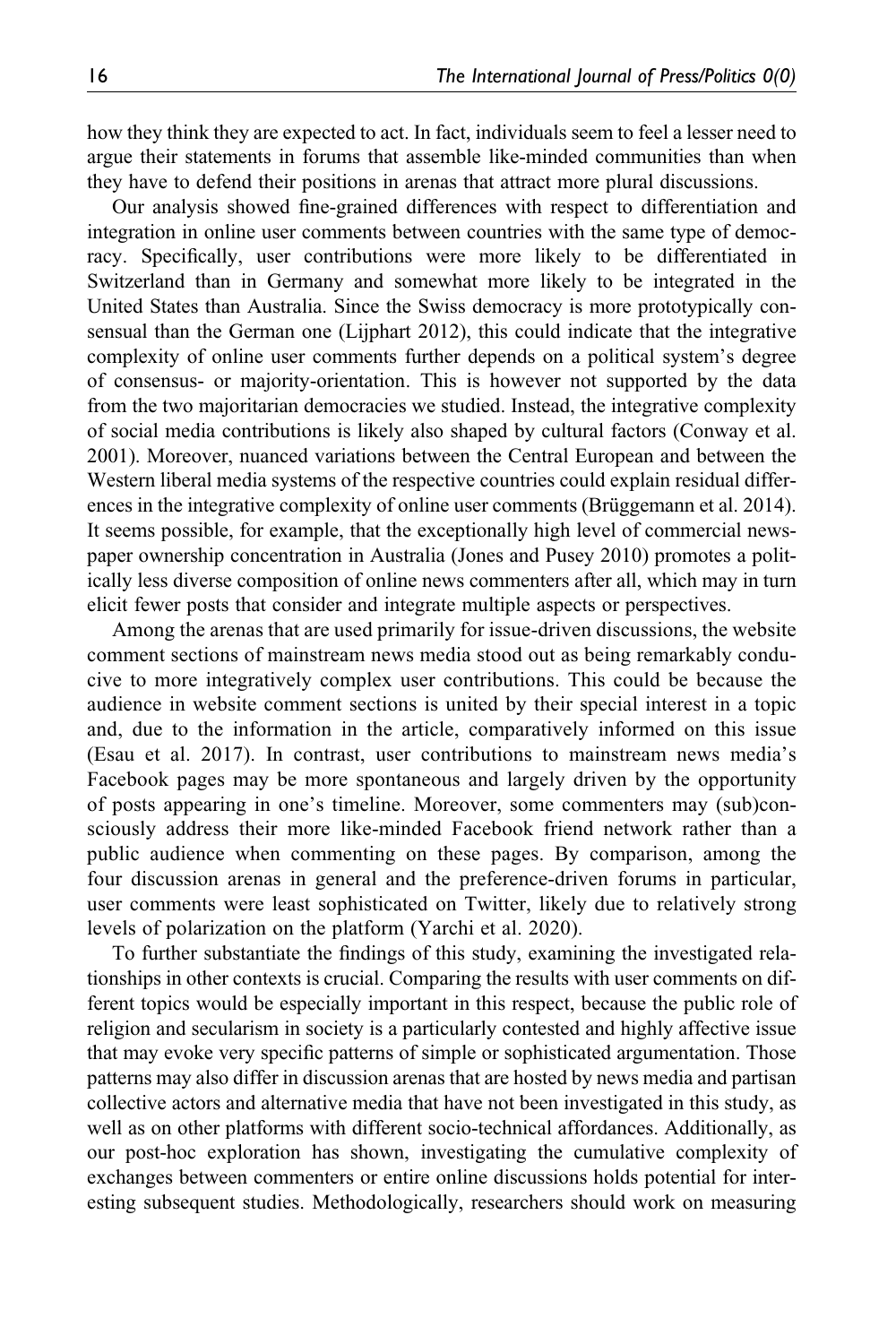integrative complexity automatically at a larger scale to leverage the possibilities of digital data and to investigate how individual commenters conduct themselves throughout a discussion. One of the major tasks for future research, however, will be to further examine online user comments comparatively across countries to dive deeper into the cultural and national imprints at play.

### Declaration of Conflicting Interests

The authors declared no potential conflicts of interest with respect to the research, authorship, and/or publication of this article.

### Funding

The authors disclosed receipt of the following financial support for the research, authorship, and/ or publication of this article: This work was supported by the Deutsche Forschungsgemeinschaft (grant no. 260291564).

## ORCID iDs

Julia Jakob <https://orcid.org/0000-0003-2340-5193> Hartmut Wessler **b** <https://orcid.org/0000-0003-4216-5471>

#### Supplemental Material

The supplemental information files and the data underlying this article are available on the Open Science Framework: https://osf.io/nuqcj/?view\_only=251c4201c5d544febde86258f816be17.

### **Notes**

- 1. Threading was launched on Twitter only after the time frame relevant to this study (see [https:/](https://blog.twitter.com/official/en_us/topics/product/2017/nicethreads.html)/blog.twitter.com/offi[cial/en\\_us/topics/product/2017/nicethreads.html,](https://blog.twitter.com/official/en_us/topics/product/2017/nicethreads.html) accessed 19 February 2021).
- 2. The hypothesized main effects regarding the political system and the primary use function (H1 and H2) are substantively the same when tested on the unclustered data (score 1–6). See [Supplemental Information File C](https://journals.sagepub.com/doi/suppl/10.1177/19401612211044018) for the respective regression model.

### **References**

- Arceneaux, K., and M. Johnson. 2015. "More a Symptom Than a Cause: Polarization and Partisan News Media in America." In American Gridlock: The Sources, Character, and Impact of Political Polarization, eds. J. A. Thurber, and A. Yoshinaka, 309–36. Cambridge: Cambridge University Press.
- Baker-Brown, G., E. J. Ballard, S. Bluck, B. de Vries, P. Suedfeld, and P. E. Tetlock. 1992. "The Conceptual/Integrative Complexity Scoring Manual." In Motivation and Personality: Handbook of Thematic Content Analysis, ed. C. P. Smith. 1st Edition, 401–18. Cambridge: Cambridge University Press.
- Barberá, P., J. T. Jost, J. Nagler, J. A. Tucker, and R. Bonneau. 2015. "Tweeting From Left to Right: Is Online Political Communication More Than an Echo Chamber?" Psychological Science 26(10):1531–42. doi[:10.1177/0956797615594620](https://doi.org/10.1177/0956797615594620).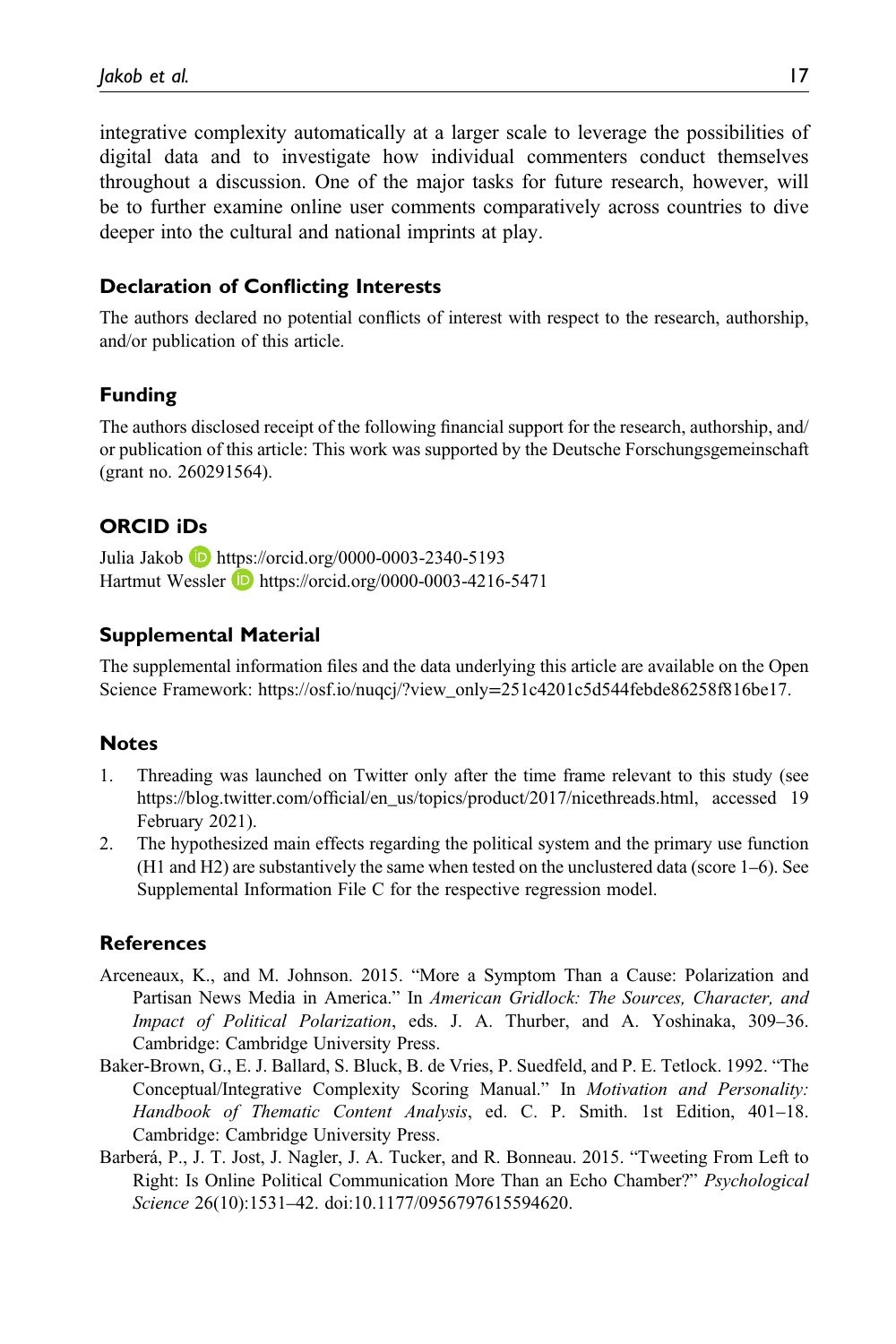- Békés, V., and P. Suedfeld. 2020. "Integrative Complexity." In Encyclopedia of Personality and Individual Differences, eds. V. Zeigler-Hill, and T. K. Shackelford. 1st Edition, 2280–3. Cham: Springer.
- Beste, S., and D. Wyss. 2014. "Cognitive Complexity as a Proxy for High Quality Deliberation? A Theoretical and Empirical Exploration of Cognitive Complexity and Deliberative Quality in the EuroPolis Discussions." European Consortium for Political Research General Conference, Glasgow, United Kingdom, September 3–6.
- Brüggemann, M., S. Engesser, F. Büchel, E. Humprecht, and L. Castro. 2014. "Hallin and Mancini Revisited: Four Empirical Types of Western Media Systems." Journal of Communication 64(6):1037–65. doi:[10.1111/jcom.12127](https://doi.org/10.1111/jcom.12127).
- Brundidge, J., S. A. Reid, S. Choi, and A. Muddiman. 2014. "The 'Deliberative Digital Divide': Opinion Leadership and Integrative Complexity in the U.S. Political Blogosphere." Political Psychology 35(6):741–55. doi[:10.1111/pops.12201.](https://doi.org/10.1111/pops.12201)
- Bruns, A., B. Moon, F. Münch, and T. Sadkowsky. 2017. "The Australian Twittersphere in 2016: Mapping the Follower/Followee Network." Social Media + Society 3(4):1–15. doi:[10.1177/2056305117748162](https://doi.org/10.1177/2056305117748162).
- Coe, K., K. Kenski, and S. A. Rains. 2014. "Online and Uncivil? Patterns and Determinants of Incivility in Newspaper Website Comments." Journal of Communication 64(4):658–79. doi:[10.1111/jcom.12104](https://doi.org/10.1111/jcom.12104).
- Conway, L. G. III., L. J. Gornick, C. Burfeind, P. Mandella, A. Kuenzli, S. C. Houck, and D. T. Fullerton. 2012. "Does Complex or Simple Rhetoric Win Elections? An Integrative Complexity Analysis of U.S. Presidential Campaigns." Political Psychology 33(5): 599–618. doi[:10.1111/j.1467-9221.2012.00910.x](https://doi.org/10.1111/j.1467-9221.2012.00910.x).
- Conway, L. G. III, M. Schaller, R. G. Tweed, and D. Hallett. 2001. "The Complexity of Thinking Across Cultures: Interactions Between Culture and Situational Context." Social Cognition 19(3):228–50. doi:[10.1521/soco.19.3.228.21472](https://doi.org/10.1521/soco.19.3.228.21472).
- Conway, L. G. III, F. Thoemmes, A. M. Allison, K. H. Towgood, M. J. Wagner, K. Davey, A. Salcido, et al. 2008. "Two Ways To Be Complex and Why They Matter: Implications for Attitude Strength and Lying." Journal of Personality and Social Psychology 95- (5):1029–44. doi[:10.1037/a0013336 .](https://doi.org/10.1037/a0013336 )
- De Ridder, S., L. Vesnic-Alujevic, and B. Romic. 2016. "Challenges When Researching Digital Audiences: Mapping Audience Research of Software Designs, Interfaces and Platforms." Participations Journal of Audience and Reception Studies 13(1):374–91. [http://hdl.](http://hdl.handle.net/1854/LU-8507259) [handle.net/1854/LU-8507259](http://hdl.handle.net/1854/LU-8507259).
- Esau, K., D. Fleuß, and S.-M. Nienhaus. 2020. "Different Arenas, Different Deliberative Quality? Using a Systemic Framework to Evaluate Online Deliberation on Immigration Policy in Germany." Policy & Internet 13(1):86–112. doi[:10.1002/poi3.232.](https://doi.org/10.1002/poi3.232)
- Esau, K., D. Friess, and C. Eilders. 2017. "Design Matters! An Empirical Analysis of Online Deliberation on Different News Platforms." Policy & Internet 9(3):321–42. doi[:10.1002/](https://doi.org/10.1002/poi3.154) [poi3.154.](https://doi.org/10.1002/poi3.154)
- Esau, K., D. Friess, and C. Eilders. 2019. "Online-Partizipation Jenseits Klassischer Deliberation: Eine Analyse zum Verhältnis Unterschiedlicher Deliberationskonzepte in Nutzerkommentaren auf Facebook-Nachrichtenseiten und Beteiligungsplattformen. [Online Participation Beyond Classical Deliberation: An Analysis Concerning the Relation Between Different Deliberation Concepts in User Comments on Facebook News Pages and Participation Platforms]." In Politische Partizipation im Medienwandel, eds. I. Engelmann, M. Legrand, and H. Marzinkowski, 221–45. Berlin: Digital Communication Research.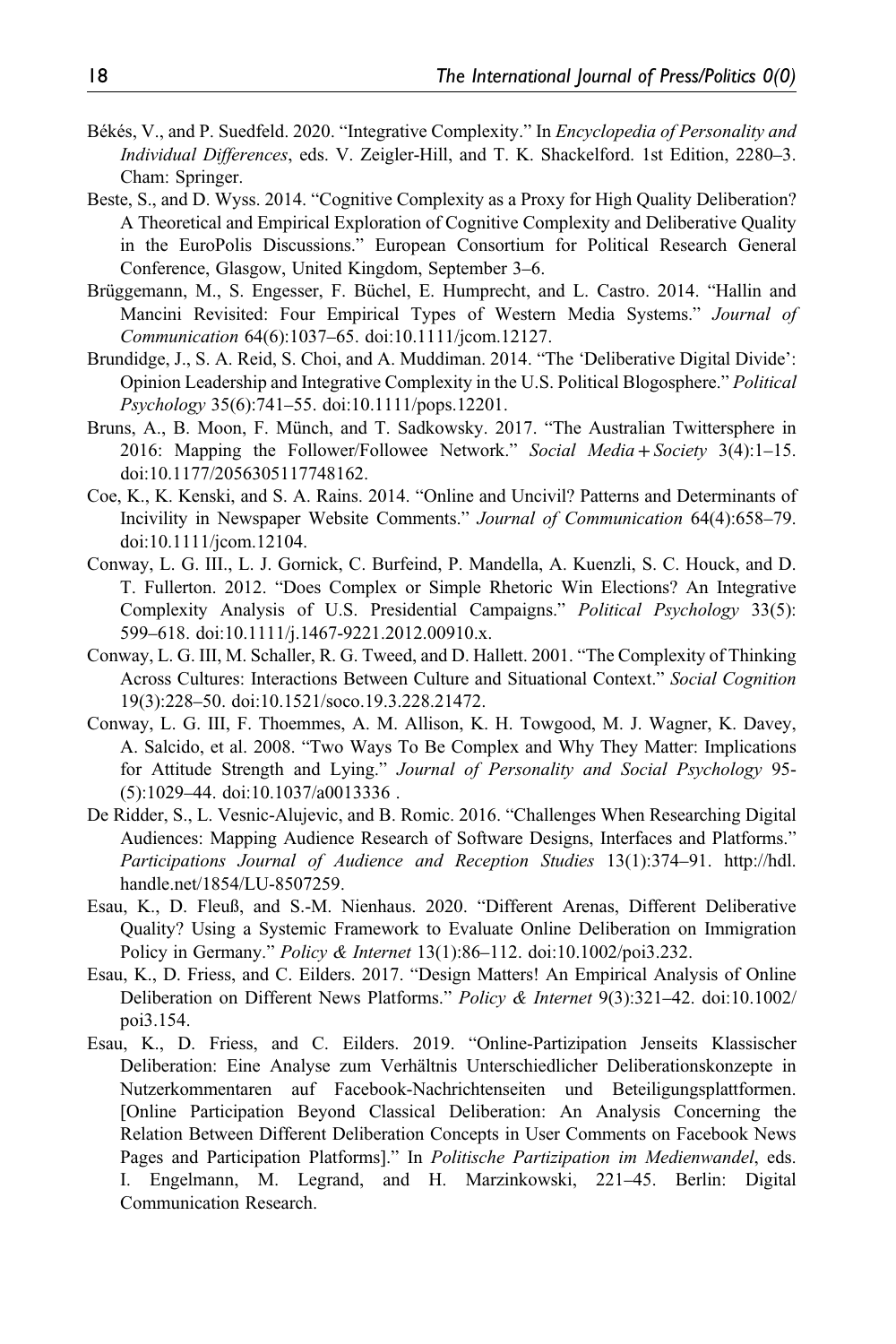- Fletcher, R., A. Cornia, and R. K. Nielsen. 2020. "How Polarized Are Online and Offline News Audiences? A Comparative Analysis of Twelve Countries." The International Journal of Press/Politics 25(2):169–95. doi[:10.1177/1940161219892768](https://doi.org/10.1177/1940161219892768).
- Freelon, D. 2015. "Discourse Architecture, Ideology, and Democratic Norms in Online Political Discussion." New Media & Society 17(5):772–91. doi:[10.1177/1461444813513259](https://doi.org/10.1177/1461444813513259).
- Friess, D., and C. Eilders. 2015. "A Systematic Review of Online Deliberation Research." Policy & Internet 7(3):319–39. doi[:10.1002/poi3.95](https://doi.org/10.1002/poi3.95).
- Gidron, N., J. Adams, and W. Horne. 2020. American Affective Polarization in Comparative Perspective. 1st Edition. Cambridge: Cambridge University Press.
- Graham, T., and S. Wright. 2014. "Discursive Equality and Everyday Talk Online: The Impact of 'Superparticipants'." Journal of Computer-Mediated Communication 19(3):625–42. doi:[10.](https://doi.org/10.1111/jcc4.12016) [1111/jcc4.12016.](https://doi.org/10.1111/jcc4.12016)
- Himelboim, I., S. McCreery, and M. Smith. 2013. "Birds of a Feather Tweet Together: Integrating Network and Content Analyses to Examine Cross-Ideology Exposure on Twitter." Journal of Computer-Mediated Communication 18(2):154–74. doi[:10.1111/](https://doi.org/10.1111/jcc4.12001) [jcc4.12001.](https://doi.org/10.1111/jcc4.12001)
- Humprecht, E., L. Hellmueller, and J. A. Lischka. 2020. "Hostile Emotions in News Comments: A Cross-National Analysis of Facebook Discussions." Social Media+Society 6(1):1–12. doi:[10.1177/2056305120912481](https://doi.org/10.1177/2056305120912481).
- Jakob, J. 2020. "Supporting Digital Discourse? The Deliberative Function of Links on Twitter." New Media & Society. doi[:10.1177/1461444820972388.](https://doi.org/10.1177/1461444820972388)
- Jennstål, J. 2019. "Deliberation and Complexity of Thinking. Using the Integrative Complexity Scale to Assess the Deliberative Quality of Minipublics." Swiss Political Science Review 25(1):64–83. doi[:10.1111/spsr.12343.](https://doi.org/10.1111/spsr.12343)
- Jones, P. K., and M. Pusey. 2010. "Political Communication and 'Media System': The Australian Canary." Media, Culture & Society 32(3):451–71. doi[:10.1177/](https://doi.org/10.1177/0163443709361172) [0163443709361172.](https://doi.org/10.1177/0163443709361172)
- Levendusky, M. 2013. "Partisan Media Exposure and Attitudes Toward the Opposition." Political Communication 30(4):565–81. doi:[10.1080/10584609.2012.737435.](https://doi.org/10.1080/10584609.2012.737435)
- Levi, A., and P. E. Tetlock. 1980. "A Cognitive Analysis of Japan's 1941 Decision for War." Journal of Conflict Resolution 24(2):195–211. doi:[10.1177/002200278002400201.](https://doi.org/10.1177/002200278002400201)
- Lijphart, A. 1975. The Politics of Accommodation: Pluralism and Democracy in the Netherlands. 2nd Edition. Berkley: University of California Press.
- Lijphart, A. 2012. Patterns of Democracy: Government Forms and Performance in Thirty-Six Countries. 2nd Editon. New Haven: Yale University Press.
- Maia, R. C. M., G. Hauber, T. Choucair, and N. J. B. Crepalde. 2020. "What Kind of Disagreement Favors Reason-Giving? Analyzing Online Political Discussions Across the Broader Public Sphere." Political Studies 69(1):108–28. doi:[10.1177/0032321719894708](https://doi.org/10.1177/0032321719894708).
- Marwick, A. E. 2018. "Why do People Share Fake News? A Sociotechnical Model of Media Effects." Georgetown Law Technology Review 474:474–512. [https://](https://georgetownlawtechreview.org/why-do-people-share-fake-news-a-sociotechnical-model-of-media-effects/GLTR-07-2018/) [georgetownlawtechreview.org/why-do-people-share-fake-news-a-sociotechnical-model-of](https://georgetownlawtechreview.org/why-do-people-share-fake-news-a-sociotechnical-model-of-media-effects/GLTR-07-2018/)[media-effects/GLTR-07-2018/](https://georgetownlawtechreview.org/why-do-people-share-fake-news-a-sociotechnical-model-of-media-effects/GLTR-07-2018/).
- Moore, A., R. Fredheim, D. Wyss, and S. Beste. 2020. "Deliberation and Identity Rules: The Effect of Anonymity, Pseudonyms and Real-Name Requirements on the Cognitive Complexity of Online News Comments." Political Studies 69(1):45–65. doi[:10.1177/](https://doi.org/10.1177/0032321719891385) [0032321719891385](https://doi.org/10.1177/0032321719891385).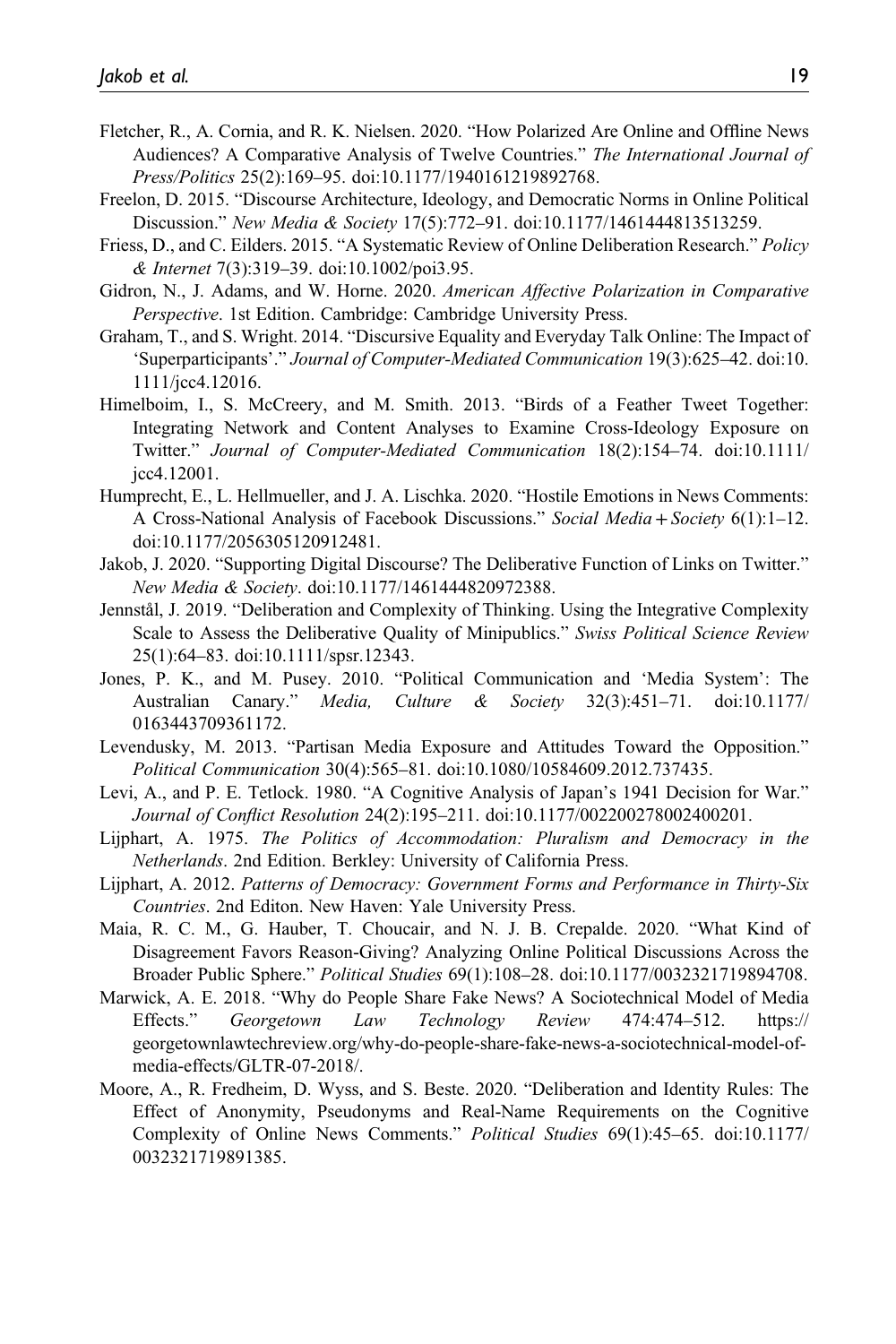- Nagy, P., and G. Neff. 2015. "Imagined Affordance: Reconstructing a Keyword for Communication Theory." Social Media+Society 1(2):1–9. doi[:10.1177/](https://doi.org/10.1177/2056305115603385) [2056305115603385.](https://doi.org/10.1177/2056305115603385)
- Nelson, J. L., and J. G. Webster. 2017. "The Myth of Partisan Selective Exposure: A Portrait of the Online Political News Audience." Social Media + Society 3(3):1-13. doi[:10.1177/](https://doi.org/10.1177/2056305117729314) [2056305117729314.](https://doi.org/10.1177/2056305117729314)
- Price, V., J. N. Cappella, and L. Nir. 2002. "Does Disagreement Contribute to More Deliberative Opinion?" Political Communication 19(1):95–112. doi[:10.1080/105846002317246506](https://doi.org/10.1080/105846002317246506).
- Rinke, E. M., T. Dobbrick, C. Löb, C. Zirn, and H. Wessler. 2021. "Expert-Informed Topic Models for Document Set Discovery." Communication Methods and Measures. doi:[10.](https://doi.org/10.1080/19312458.2021.1920008) [1080/19312458.2021.1920008](https://doi.org/10.1080/19312458.2021.1920008).
- Rowe, I. 2015a. "Civility 2.0: A Comparative Analysis of Incivility in Online Political Discussion." Information, Communication & Society 18(2):121–38. doi[:10.1080/](https://doi.org/10.1080/1369118X.2014.940365) [1369118X.2014.940365](https://doi.org/10.1080/1369118X.2014.940365).
- Rowe, I. 2015b. "Deliberation 2.0: Comparing the Deliberative Quality of Online News User Comments Across Platforms." Journal of Broadcasting & Electronic Media 59(4): 539–55. doi:[10.1080/08838151.2015.1093482.](https://doi.org/10.1080/08838151.2015.1093482)
- Ruiz, C., D. Domingo, J. L. Micó, J. Díaz-Noci, K. Meso, and P. Masip. 2011. "Public Sphere 2.0? The Democratic Qualities of Citizen Debates in Online Newspapers." The International Journal of Press/Politics 16(4):463–87. doi:[10.1177/1940161211415849](https://doi.org/10.1177/1940161211415849).
- Steiner, J., A. Bächtiger, M. Spörndli, and M. R. Steenbergen. 2004. Deliberative Politics in Action: Analyzing Parliamentary Discourse. 1st Edition. Cambridge: Cambridge University Press.
- Suedfeld, P. 2010. "The Cognitive Processing of Politics and Politicians: Archival Studies of Conceptual and Integrative Complexity." Journal of Personality 78(6):1669–702. doi:[10.](https://doi.org/10.1111/j.1467-6494.2010.00666.x ) [1111/j.1467-6494.2010.00666.x](https://doi.org/10.1111/j.1467-6494.2010.00666.x ) .
- Suedfeld, P., P. E. Tetlock, and S. Streufert. 1992. "Conceptual/Integrative Complexity." In Motivation and Personality: Handbook of Thematic Content Analysis, ed. C. P. Smith. 1st Edition, 393–400. Cambridge: Cambridge University Press.
- Tetlock, P. E. 1983. "Cognitive Style and Political Ideology." Journal of Personality and Social Psychology 45(1):118–26. doi[:10.1037/0022-3514.45.1.118.](https://doi.org/10.1037/0022-3514.45.1.118)
- Thoemmes, F. J., and L. G. Conway III. 2007. "Integrative Complexity of 41 U.S. Presidents." Political Psychology 28(2):193–226. [https://www.jstor.org/stable/20447033 .](https://www.jstor.org/stable/20447033 )
- Urman, A. 2020. "Context Matters: Political Polarization on Twitter From a Comparative Perspective." Media, Culture & Society 42(6):857–79. doi[:10.1177/0163443719876541.](https://doi.org/10.1177/0163443719876541)
- Vaccari, C., A. Valeriani, P. Barberá, J. T. Jost, J. Nagler, and J. A. Tucker. 2016. "Of Echo Chambers and Contrarian Clubs: Exposure to Political Disagreement Among German and Italian Users of Twitter." Social Media+Society 2(3):1–24. doi[:10.1177/](https://doi.org/10.1177/2056305116664221) [2056305116664221.](https://doi.org/10.1177/2056305116664221)
- Wessler, H. 2018. Habermas and the media. 1st Edition. Cambridge: Polity.
- Wyss, D., S. Beste, and A. Bächtiger. 2015. "A Decline in the Quality of Debate? The Evolution of Cognitive Complexity in Swiss Parliamentary Debates on Immigration (1968–2014)." Swiss Political Science Review 21(4):636–53. doi:[10.1111/spsr.12179](https://doi.org/10.1111/spsr.12179).
- Yarchi, M., C. Baden, and N. Kligler-Vilenchik. 2020. "Political Polarization on the Digital Sphere: A Cross-Platform, Over-Time Analysis of Interactional, Positional, and Affective Polarization on Social Media." Political Communication 38(1-2):98–139. doi[:10.1080/](https://doi.org/10.1080/10584609.2020.1785067) [10584609.2020.1785067.](https://doi.org/10.1080/10584609.2020.1785067)